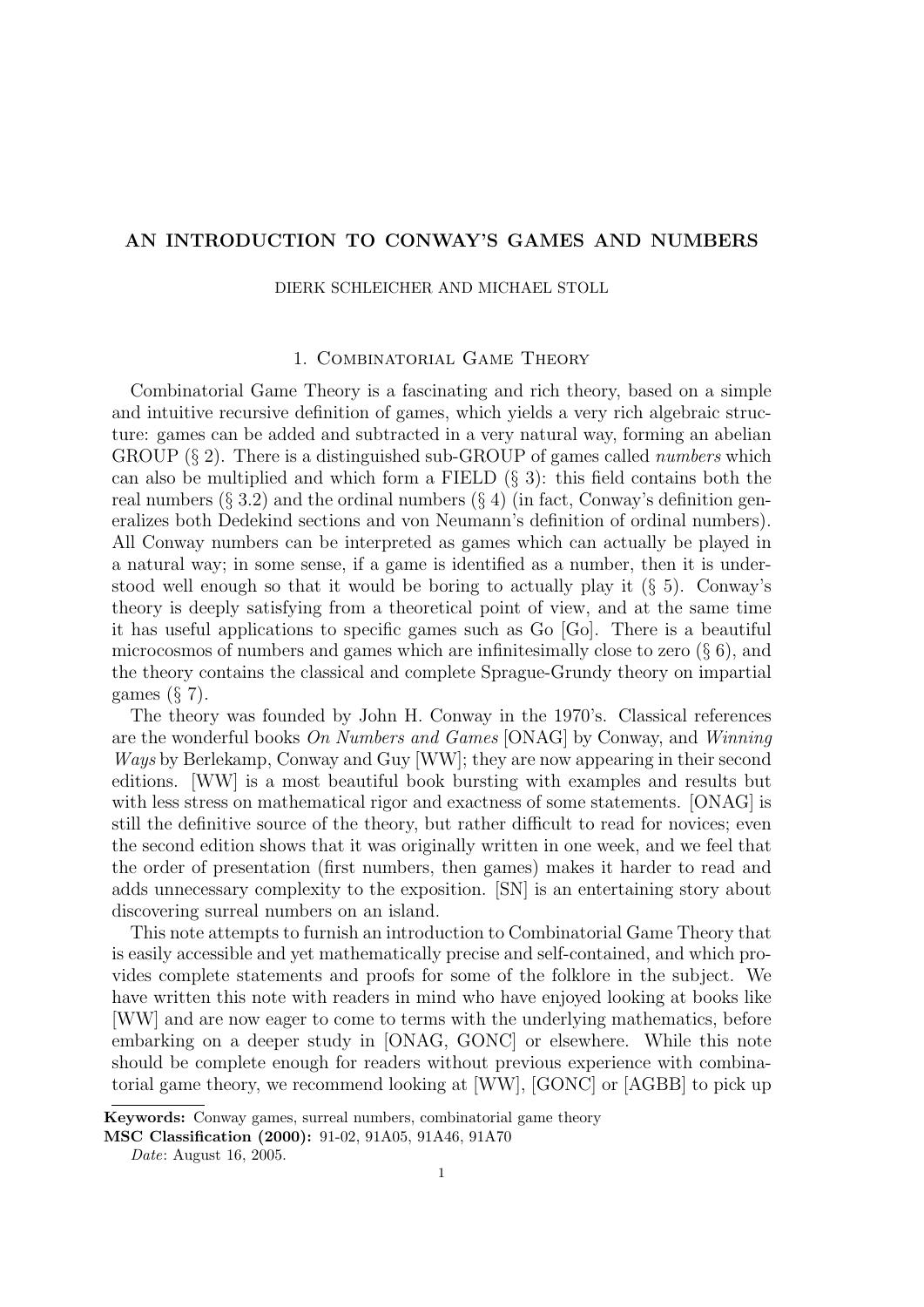the playful spirit of the theory. We felt no need for duplicating many motivating examples from these sources, and we have no claims for originality on any of the results.

Acknowledgements. This note grew out of a summer school on the subject which we taught for students of the *Studienstiftung des deutschen Volkes* in 2001 (in La Villa). We would like to thank the participants for the inspiring and interesting discussions and questions which eventually led to the writing of this note. We would also like to thank our Russian friends, in particular Alexei Belov, for encouragement and interest in Conway games.

### 2. The GROUP of Games

## 2.1. What is a game? [ONAG, §§ 7, 0], [WW, §§ 1, 2]

Our notion of a game tries to formalize the abstract structure underlying games such as Chess or Go: these are two-person games with complete information; there is no chance or shuffling. The two players are usually called Left  $(L)$  and  $Right(R)$ . Every game has some number of positions, each of which is described by the set of allowed moves for each player. Each move (of Left or Right) leads to a new position, which is called a (left or right) *option* of the previous position. Each of these options can be thought of as another game in its own right: it is described by the sets of allowed moves for both players.

From a mathematical point of view, all that matters are the sets of left and right options that can be reached from any given position — we can imagine the game represented by a rooted tree with vertices representing positions and with oriented edges labeled L or R according to the player whose moves they reflect. The root represents the initial position, and the edges from any position lead to another rooted (sub-)tree, the root of which represents the position just reached.

Identifying a game with its initial position, it is completely described by the sets of left and right options, each of which is another game. This leads to the recursive Definition 2.1 (1). Note that the sets  $L$  and  $R$  of options may well be infinite or empty. The Descending Game Condition (2) simply says that every game must eventually come to an end no matter how it is played; the number of moves until the end can usually not be bounded uniformly in terms of the game only.

**Definition 2.1** (Game). (1) Let L and R be two sets of games. Then the ordered pair  $G := (L, R)$  is a *game*.

(2) (Descending Game Condition (DGC)). There is no infinite sequence of games  $G^i = (L^i, R^i)$  with  $G^{i+1} \in L^i \cup R^i$  for all  $i \in \mathbb{N}$ .

Logically speaking, this recursive definition does not tell you what games are, and it does not need to: it only needs to specify the axiomatic properties of games. A major purpose of this paper is of course to explain the meaning of the theory; see for example the creation of games below.

### Definition 2.2 (Options and Positions).

- (1) (Options). The elements of L and R are called *left* resp. *right options* of G.
- $(2)$  (Positions). The *positions* of G are G and all the positions of any option of G.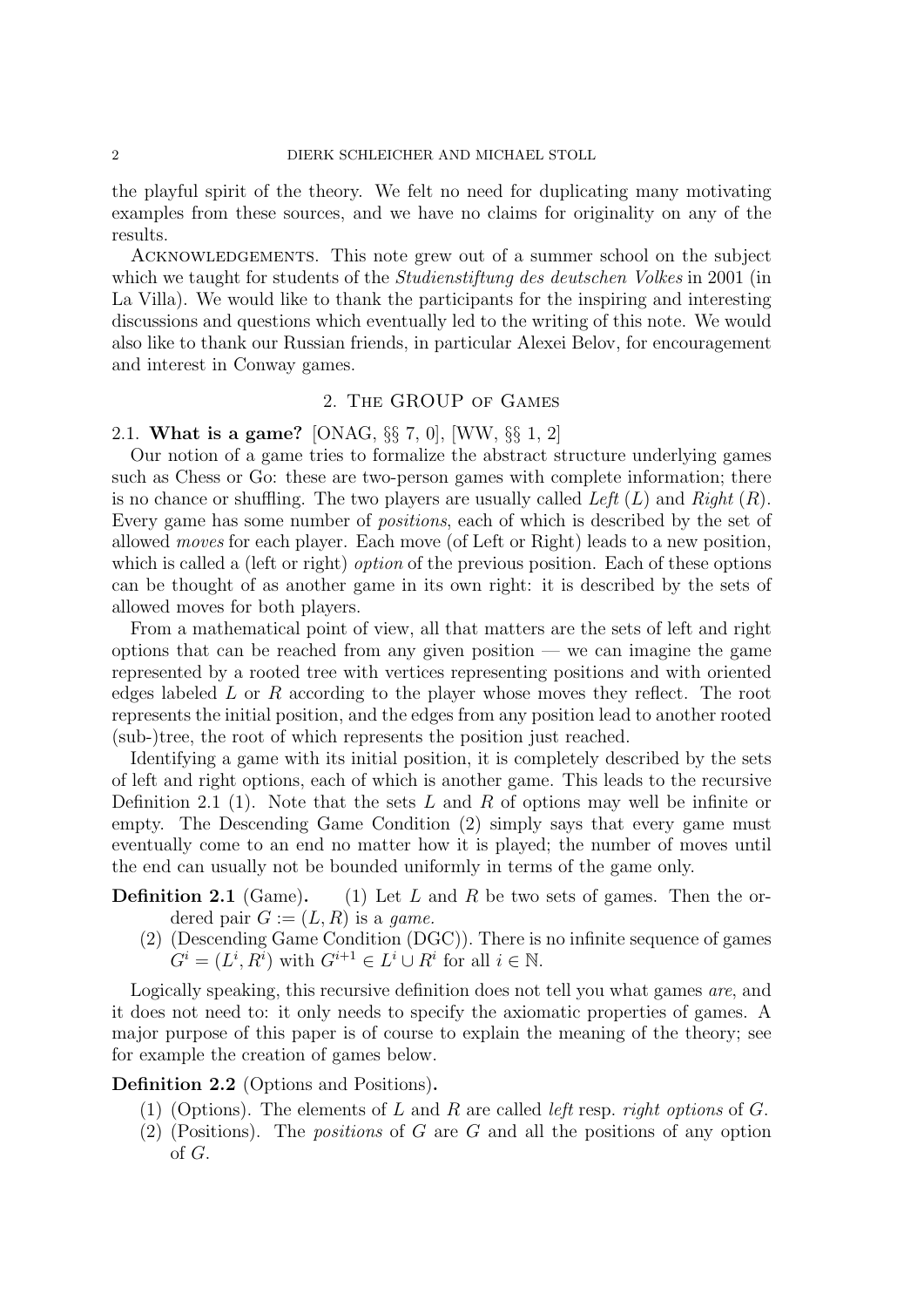In the recursive definition of games, a game consists of two sets of games. Before any game is 'created', the only set of games we have is the empty set: the simplest game is the 'zero game'  $0 = (\{\}, \{\})$  with  $L = R = \{\}\$ : in this game, no player has a move. Now that we have a non-empty set of games, the next simpler games are  $1 = (\{0\}, \{\})$  (whose name indicates that it represents one free move for Left),  $-1 = (\{ \}, \{0\})$  (a free move for Right) and  $* = (\{0\}, \{0\})$  (a free move for whoever gets to take it first).

**Notation**. We simplify (or abuse?) notation as follows: let  $L = \{G^{L_1}, G^{L_2}, \dots\}$ and  $R = \{G^{R_1}, G^{R_2}, \dots\}$  be two arbitrary sets of games (we do *not* mean to indicate that  $L$  or  $R$  are countable or non-empty); then for

$$
G = (L, R) = (\{G^{L_1}, G^{L_2}, \dots\}, \{G^{R_1}, G^{R_2}, \dots\})
$$

we write  $G = \{G^{L_1}, G^{L_2}, \dots | G^{R_1}, G^{R_2}, \dots \}.$  Hence a game is really a set with two distinguished kinds of elements: the left respectively right options<sup>1</sup>. With this notation, the four simplest games introduced so far can be written more easily as

$$
0 = \{ | \} \qquad 1 = \{ 0 | \} \qquad -1 = \{ | \, 0 \} \qquad * = \{ 0 | \, 0 \} \; .
$$

Eventually, we will want the two players to move alternately: that will be formalized in § 2.2; but the Descending Game Condition will be needed to hold even when players do not move alternately, see § 2.3.

The simple recursive (and at first mind-boggling) definition of games has its counterpart in the following equally simple induction principle that is used in almost every proof in the theory.

**Theorem 2.3** (Conway Induction). Let P be a property which games might have, such that any game G has property P whenever all left and right options of G have this property. Then every game has property P.

More generally, for  $n \geq 1$ , let  $P(G_1, \ldots, G_n)$  be a property which any n-tuple of games might have (i.e., an n-place relation). Suppose that  $P(G_1, \ldots, G_i, \ldots, G_n)$ holds whenever all  $P(G_1, \ldots, G_i', \ldots, G_n)$  hold (for all  $i \in \{1, \ldots, n\}$  and all left and right options  $G'_i \in L_i \cup R_i$ , where  $G_i = (L_i, R_i)$ . Then  $P(G_1, \ldots, G_n)$  holds for every n-tuple of games.

**PROOF:** Suppose there is a game G which does not satisfy  $P$ . If all left and right options of G satisfy P, then G does also by hypothesis, so there is an option  $G'$ of G which does not satisfy P. Continuing this argument inductively, we obtain a sequence  $G, G', G'', \ldots$  of games, each an option of its predecessor, which violates the Descending Game Condition. Note that formalizing this argument needs the Axiom of Choice.

The general statement follows similarly: if  $P(G_1, \ldots, G_i, \ldots, G_n)$  is false, it follows that some  $P(G_1, \ldots, G_i', \ldots, G_n)$  (for some i and some  $G_i' \in L_i \cup R_i$ ) is also false, so either some  $P(G_1, \ldots, G_i'', \ldots, G_n)$  or some  $P(G_1, \ldots, G_i', \ldots, G_j', \ldots, G_n)$  is false, and it is easy to extract an infinite sequence of games  $G_i, G'_i, G''_i, \ldots$  which are options of their predecessors, again a contradiction.

<sup>&</sup>lt;sup>1</sup>It is customary to abuse notation and write  $\{L \mid R\}$  for the ordered pair  $(L, R)$ . We will try to avoid that in this paper.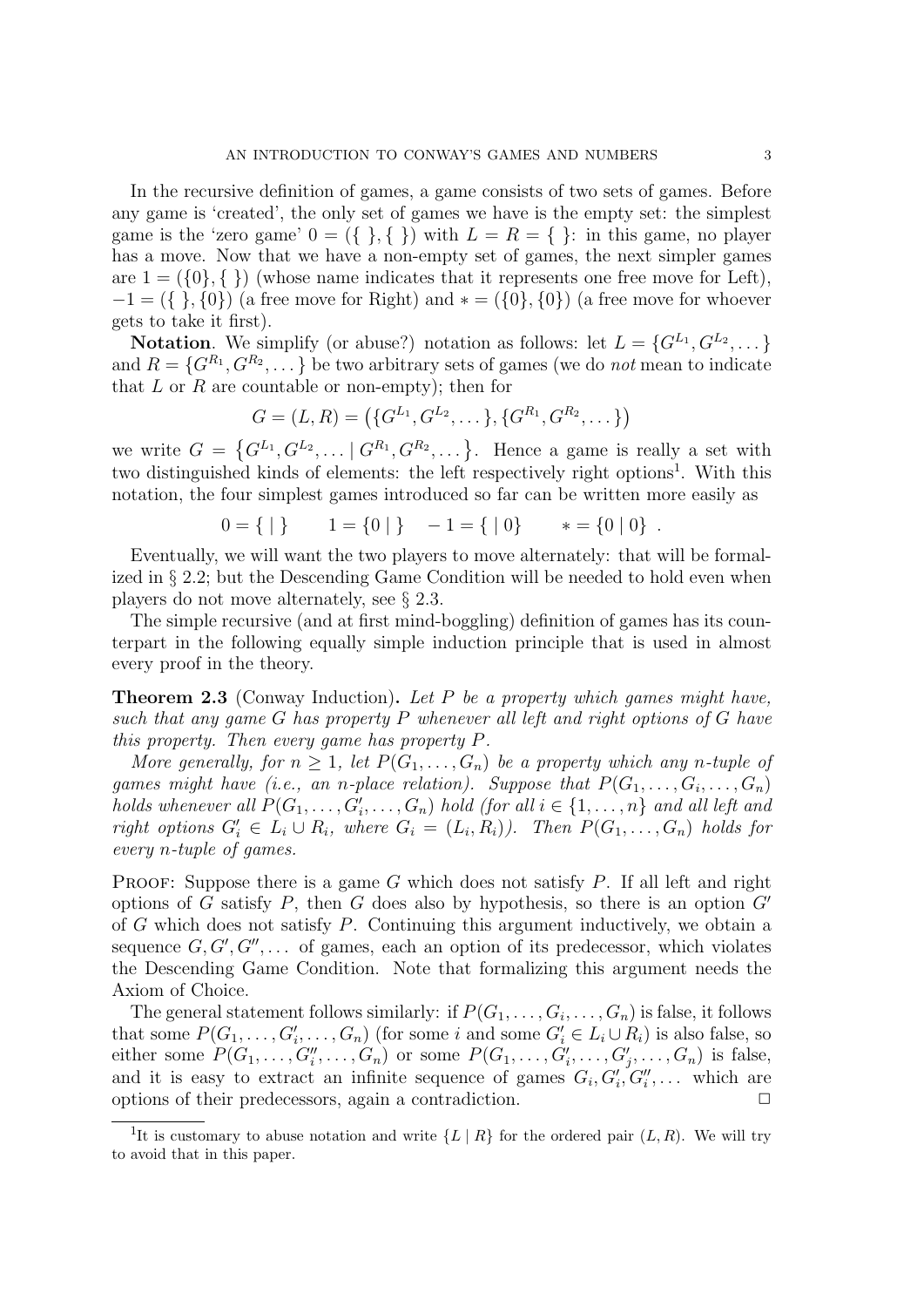Note that Conway Induction does not need an explicit induction base (as opposed to ordinary induction for natural numbers which must be based at 0): the empty game  $0 = \{ | \}$  satisfies property P automatically because all its options do—there is no option which might fail property P.

As a typical illustration of how Conway Induction works, we show that its first form implies the Descending Game Condition.

### Proposition 2.4. Conway Induction implies the Descending Game Condition.

PROOF: Consider the property  $P(G)$ : there is no infinite chain of games  $G, G', G'', \ldots$ starting with  $G$  so that every game is followed by one of its options. This property clearly is of the kind described by Conway Induction, so it holds for every game.  $\Box$ 

Conway's definition of a game [ONAG,  $\S\S 0$ , 7] consists of part (1) in Definition 2.1, together with the statement 'all games are constructed in this way'. One way of making this precise is by Conway Induction: a game is 'constructed in this way' if all its options are, so Conway's axiom becomes a property which all games enjoy. We have chosen to use the equivalent Descending Game Condition in the definition in order to treat induction for one or several games on an equal footing.

Another easy consequence of the Conway Induction principle is that the positions of a game form a set (and not a proper CLASS).

### 2.2. Winning a game. [ONAG, §§ 7, 0], [WW, § 2]

From now on, suppose that the two players must move alternately. When we play a game, the most important aspect usually is whether we can win it or will lose it. In fact, most of the theory is about deciding which player can force a win in certain kinds of games. So we need some formal definition of who wins and who loses; there are no ties or draws in this theory<sup>2</sup>. The basic decision we make here is that we consider a player to have lost a game when it is his turn to move but he is unable to do so (because his set of options is empty): the idea is that we cannot win if we do not have a good move, let alone no move at all. This Normal Play Convention, as we will see, leads to a very rich and appealing theory.

There is also a *Misère Play Convention* that the loser is the one who makes the last move; with that convention, most of our theory would fail, and there is no comparably rich theory known: our fundamental equality  $G = G$  for every game G very much rests on the normal play convention (Theorem 2.10); see also the end of Section 7 for the special case of impartial games. Another possible winning convention is by score; while scores are not built into our theory, they can often be simulated: see the remark after Definition 5.4 and [WW, Part 3].

Every game G will be of one of the following four outcome classes: (1) Left can enforce a win, no matter who starts; (2) Right can enforce a win, no matter who starts; (3) the first player can enforce a win, no matter who it is; (4) the second player can enforce a win, no matter who. We will abbreviate these four possibilities by  $G > 0$ ,  $G < 0$ ,  $G \parallel 0$ , and  $G = 0$ , respectively: here,  $G \parallel 0$  is usually read 'G is fuzzy to zero'; the justification for the notation  $G = 0$  will become clear in § 2.3. We

<sup>&</sup>lt;sup>2</sup>This is one reason why Chess does not fit well into our theory; another one is that addition is not natural for Chess. The game of Go, however, fits quite well.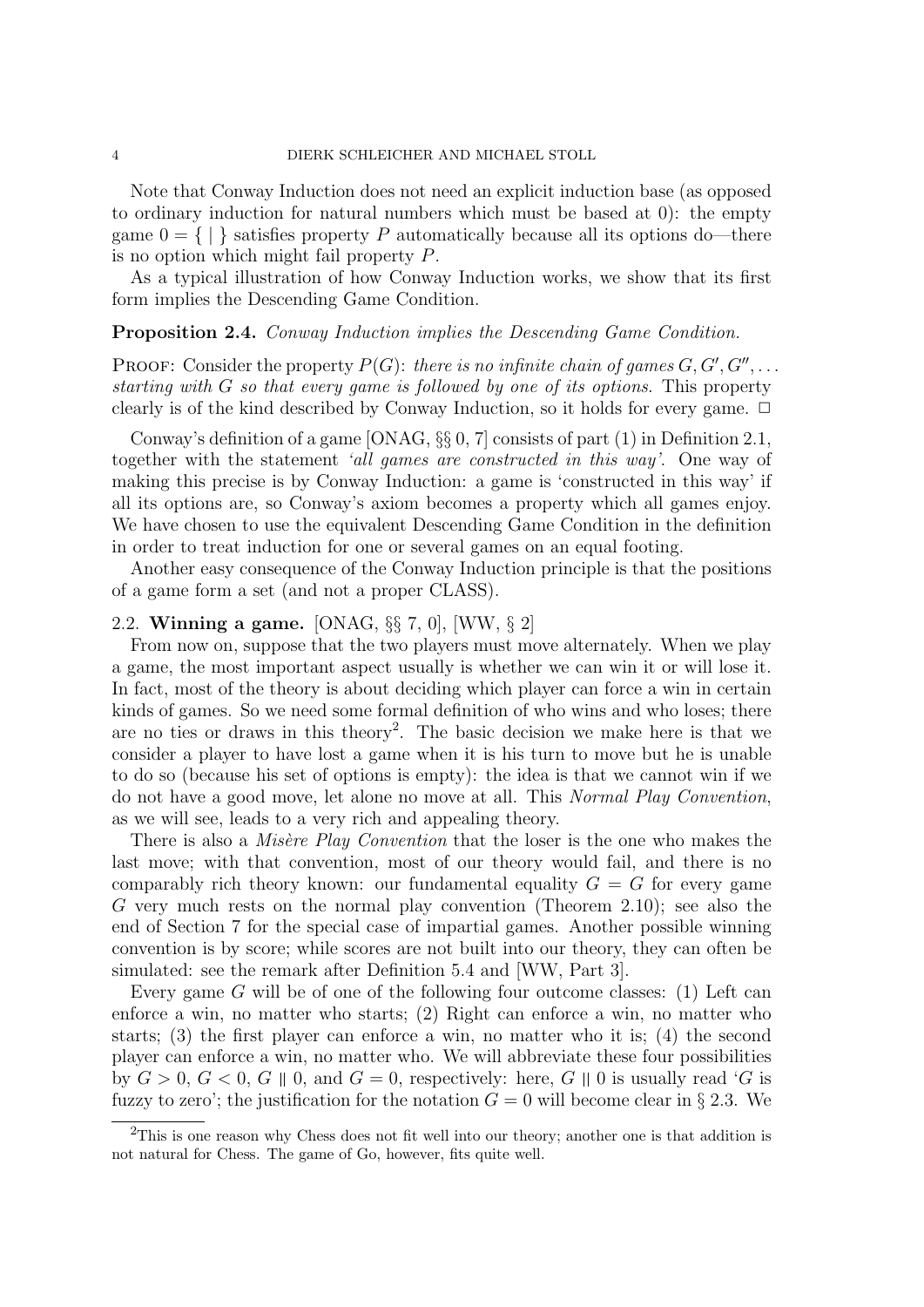can contract these as usual:  $G \geq 0$  means  $G > 0$  or  $G = 0$ , i.e. Left can enforce a win (at least) if he is the second player;  $G \leq 0$  means that Right can win as second player; similarly,  $G \triangleright 0$  means  $G > 0$  or G || 0, i.e. Left can win as first player ('G is greater than or fuzzy to zero'), and  $G \triangleleft 0$  means that Right can win as first player.

It turns out that only  $G \geq 0$  and  $G \leq 0$  are fundamental: if  $G \geq 0$ , then Left wins as second player, so Right has no good opening move. A good opening move for Right would be an option  $G<sup>R</sup>$  in which Right could win; since Left must start in  $G^R$ , this would mean  $G^R$  < 0. This leads to the following formal definition:

Definition 2.5 (Order of Games). We define:

- $G \geq 0$  unless there is a right option  $G^R \leq 0$ ;
- $G \leq 0$  unless there is a left option  $G^L \geq 0$ ;

The interpretation of winning needs to be based at games where Left or Right win immediately: this is the *Normal Play Convention* that a player loses when it is her turn but she has no move available. Formally, if Left has no move at all in G, then clearly  $G \leq 0$  by definition, so Right wins when Left must start but cannot move. Note that the convention 'both players move alternately' enters the formal theory in Definition 2.5.

As so often, Definition 2.5 is recursive: in order to decide whether or not  $G \geq 0$ , we must know whether  $G^R \leq 0$  etc. The Descending Game Condition makes this well-defined: if there was a game G for which  $G \geq 0$  or  $G \leq 0$  was not well-defined, then this could only be so because there was an option  $G<sup>L</sup>$  or  $G<sup>R</sup>$  for which these relations were not well-defined etc., and this would eventually violate the DGC.

It is convenient to introduce the following conventions.

Definition 2.6 (Order of Games). We define:

- $G = 0$  if  $G \geq 0$  and  $G \leq 0$ , i.e. there are no options  $G^R \leq 0$  or  $G^L \geq 0$ ;
- $G > 0$  if  $G \geq 0$  but not  $G \leq 0$ , i.e. there is an option  $G^L \geq 0$  but no  $G^R \leq 0$ ;
- $G < 0$  if  $G \le 0$  but not  $G \ge 0$ , i.e. there is an option  $G^R \le 0$  but no  $G^L \ge 0$ ;
- G || 0 if neither  $G \ge 0$  nor  $G \le 0$ , i.e. there are options  $G^L \ge 0$  and  $G^R \le 0$ .
- $G \triangleright 0$  if  $G \leq 0$  is false, i.e. there is a left option  $G^L \geq 0$ ;
- $G \triangleleft 0$  if  $G \geq 0$  is false, i.e. there is a right option  $G^R \leq 0$ ;

A game G such that  $G = 0$  is often called a 'zero game' (not to be confused with the zero game  $0 = \{ | \}!$ .

All these cases can be interpreted in terms of winning games; for example,  $G \triangleright$ 0 means that Left can win when moving first: indeed, the condition assures the existence of a good opening move for Left to  $G<sup>L</sup> \geq 0$  in which Left plays second.

Note that these definitions immediately imply the claim made above that for every game G exactly one of the following statements is true:  $G = 0, G > 0, G < 0$ or  $G \parallel 0$ . They are the four cases depending on the two independent possibilities  $\exists G^L \geq 0$  and  $\exists G^R \leq 0$ , see also Figure 1.

When we say 'Left wins' etc., we mean that Left can enforce a win by optimal play; this does not mean that we assume a winning strategy to be actually known, or that Right might not win if Left plays badly. For example, for the beautiful game of Hex [Hex1, Hex2], there is a simple proof that the first player can enforce a win,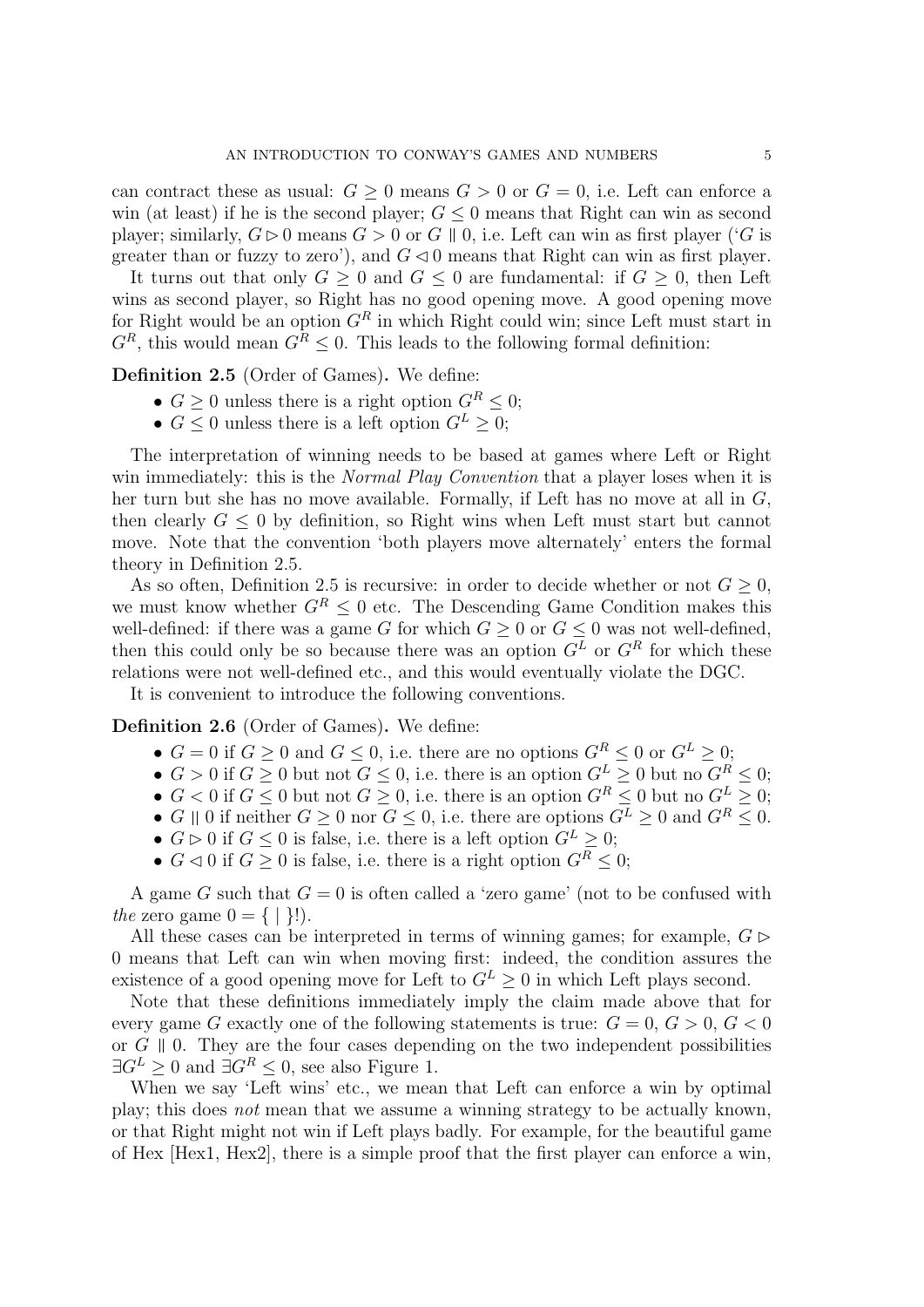|                           |                         | if Right starts, then |                              |
|---------------------------|-------------------------|-----------------------|------------------------------|
|                           |                         |                       | Left wins $\vert$ Right wins |
| if Left starts, Left wins |                         | G>0                   | $G \parallel 0$              |
|                           | then Right wins $G = 0$ |                       | G<0                          |

FIGURE 1. The four outcome classes.

though no winning strategy is known unless the board size is very small — and there are serious Hex tournaments.<sup>3</sup>

The existence of a strategy for exactly one player (supposing that it is fixed who starts) is built into the definitions: to fix ideas, suppose that Right starts in a game  $G \geq 0$ . Then there is no right option  $G^R \leq 0$ , so either G has no right option at all (and Left wins effortlessly), or all  $G^R \triangleright 0$ , so every  $G^R$  has a left option  $G^{RL} \geq 0$ : whatever Right's move, Left has an answer leading to another game  $\overline{G}^{RL} \geq 0$ , so Left will never be the one who runs out of moves when it is his turn. By the Descending Game Condition, the game eventually stops at a position where there are no options left for the player whose turn it is, and this must be Right. Therefore, Left wins. Note that this argument does not assume that a strategy for Left is known, nor does it provide an explicit strategy.

We will define equality of games below as an equivalence relation. What we have so far is equality of games in the set-theoretic sense; to distinguish notation, we use a different word for this and say that two games G and H are identical and write  $G \equiv H$  if they have the same sets of (identical) left resp. right options.

For the four simplest games, we have the following outcome classes. We have obviously  $0 = 0$ , since no player has a move; then it is easy to see that  $1 > 0$ ,  $-1 < 0$  and  $* \parallel 0$ .

A note on set theory. Definition 2.1 might look simple and innocent, but the CLASS of games thus defined is a proper CLASS (as opposed to a set): one way to see this is to observe that every ordinal number is a game  $(\S 4.1)$ . We have adopted the convention (introduced in [ONAG]) of writing GROUP, FIELD etc. for algebraic structures that are proper classes (as opposed to sets).

The set-theoretic foundations of our theory are the Zermelo-Fraenkel axioms, including the axiom of choice (ZFC), and expanded by proper classes. It is a little cumbersome to express our theory in terms of ZFC: a game is a set with two kinds of elements, and it might be more convenient to treat combinatorial game theory as an appropriately modified analog to ZFC. See the discussion in [ONAG, Appendix to Part 0], where Conway argues that "the complicated nature of these constructions [expressing our theory in terms of ZFC] tells us more about the nature of formalizations within ZF than about our system of numbers . . . [formalization within ZFC] destroys a lot of its symmetry". In this note, we will not go into details concerning

<sup>3</sup>The rules are usually modified to eliminate the first player's advantage. With the modified rules, one can prove that the second player can enforce a win (if he only knew how!), and the situation is then similar.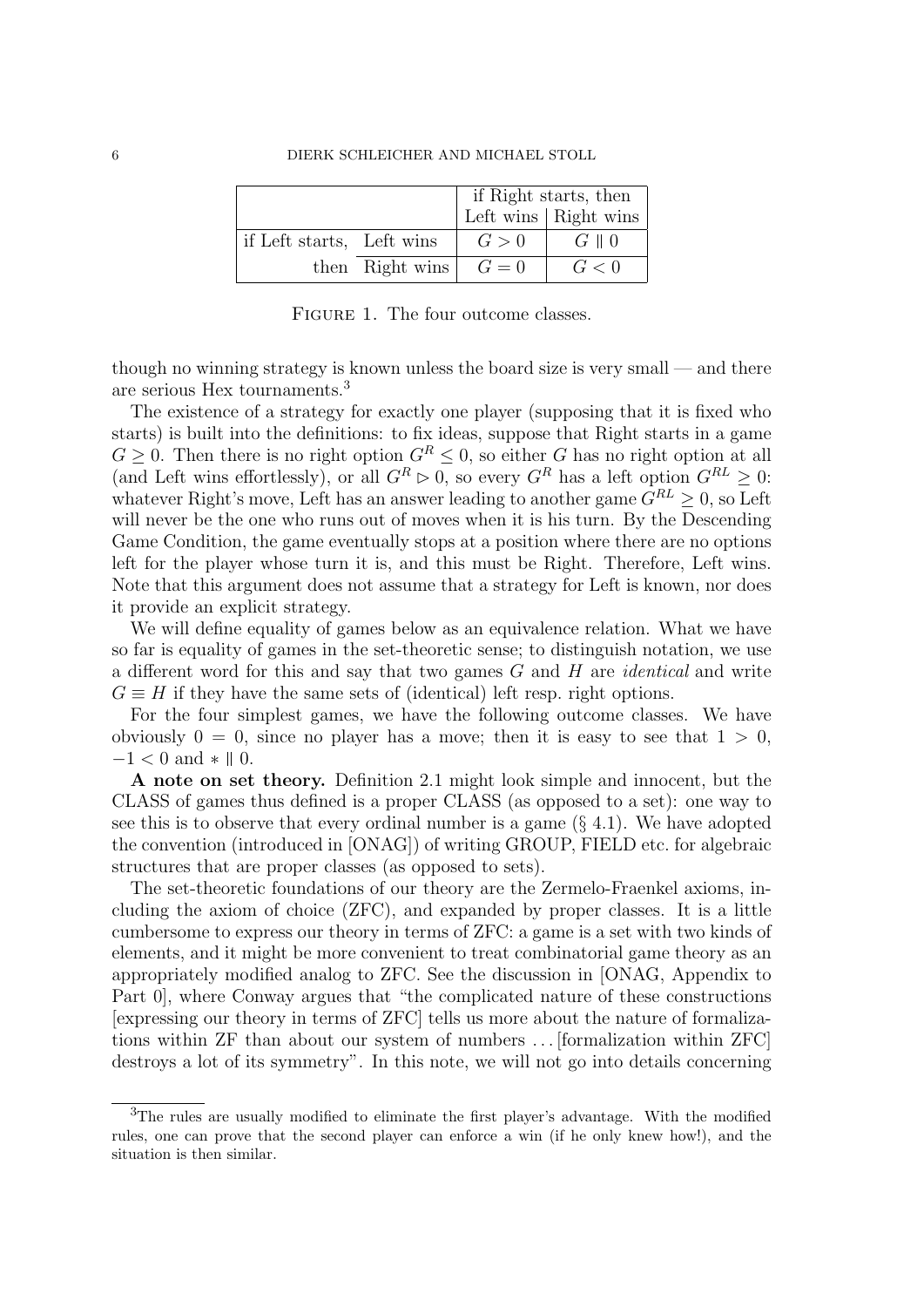such issues; we only note that our Descending Game Condition in Definition 2.1 corresponds to the Axiom of Foundation in ZFC. In the special case of impartial games, however, the Descending Game Condition is exactly the Axiom of Foundation; see Section 7.

## 2.3. Adding and comparing games. [ONAG, §§ 7, 1], [WW, § 2]

Let us now introduce one of the most important concepts of the theory: the sum of two games. Intuitively, we put two games next to each other and allow each player to move in one of the two according to his choice, leaving the other game unchanged; the next player can then decide independently whether to move in the same game as her predecessor. The negative of a game is the same game in which the allowed moves for both players are interchanged (in games like chess, they simply switch colors). The formal definitions are given below. Note that at this point it is really necessary to require the DGC in its general form (rather than only for alternating moves) in order to guarantee that the sum of two games is again a game (which ends after a finite number of moves).

**Definition 2.7** (Sum and Negative of Games). Let  $G = \{G^L, \dots | G^R, \dots\}$  and  $H = \{H^L, \dots | H^R, \dots \}$  be two games. Then we define

$$
G + H := \{ G^{L} + H, G + H^{L}, \dots | G^{R} + H, G + H^{R}, \dots \},
$$
  
\n
$$
-G := \{ -G^{R}, \dots | -G^{L}, \dots \}
$$
 and  
\n
$$
G - H := G + (-H) .
$$

These are again recursive definitions. The definition of  $G + H$  requires knowing several sums of the form  $G^L + H$  etc. which must be defined first. However, all these additions are easier than  $G + H$ : recursive definitions work by induction without base, similarly as Conway Induction (this time, for binary relations): the sum  $G+H$ is well-defined as soon as all options  $G^L + H$  etc. are well-defined<sup>4</sup>. To see how things get off the ground, note that the set of left options of  $G + H$  is

(2.1) 
$$
\bigcup_{G^L} \left\{ G^L + H \right\} \cup \bigcup_{H^L} \left\{ G + H^L \right\}
$$

where  $G^L$  and  $H^L$  run through the left options of G and H. If G and/or H have no left options, then the corresponding unions are empty, and there might be no left options of  $G + H$  at all, or they might be all of the form  $G^L + H$  (or  $G + H^L$ ). Therefore,  $G + H$  and  $-G$  are games.

As an example,  $-1 \equiv \{ | 0 \}$  is really the negative of  $1 \equiv \{ 0 | \}$ , justifying our notation. Also,  $* + * \equiv \{ * | * \}$ , and the latter is easily seen to be a zero game (whoever begins, loses), so  $* + * = 0$ . The following properties justify the name 'addition' for the operation just defined.

<sup>&</sup>lt;sup>4</sup>More formally, one could consider  $G + H$  a formal pair of games and then prove by Conway Induction that every such formal pair is in fact a game: if all formal pairs  $G^L + H$ ,  $G + H^L$ ,  $G^R + H$  and  $G + H^R$  are games, then clearly so is  $G + H$ . Similar remarks apply to the definition of multiplication and elsewhere.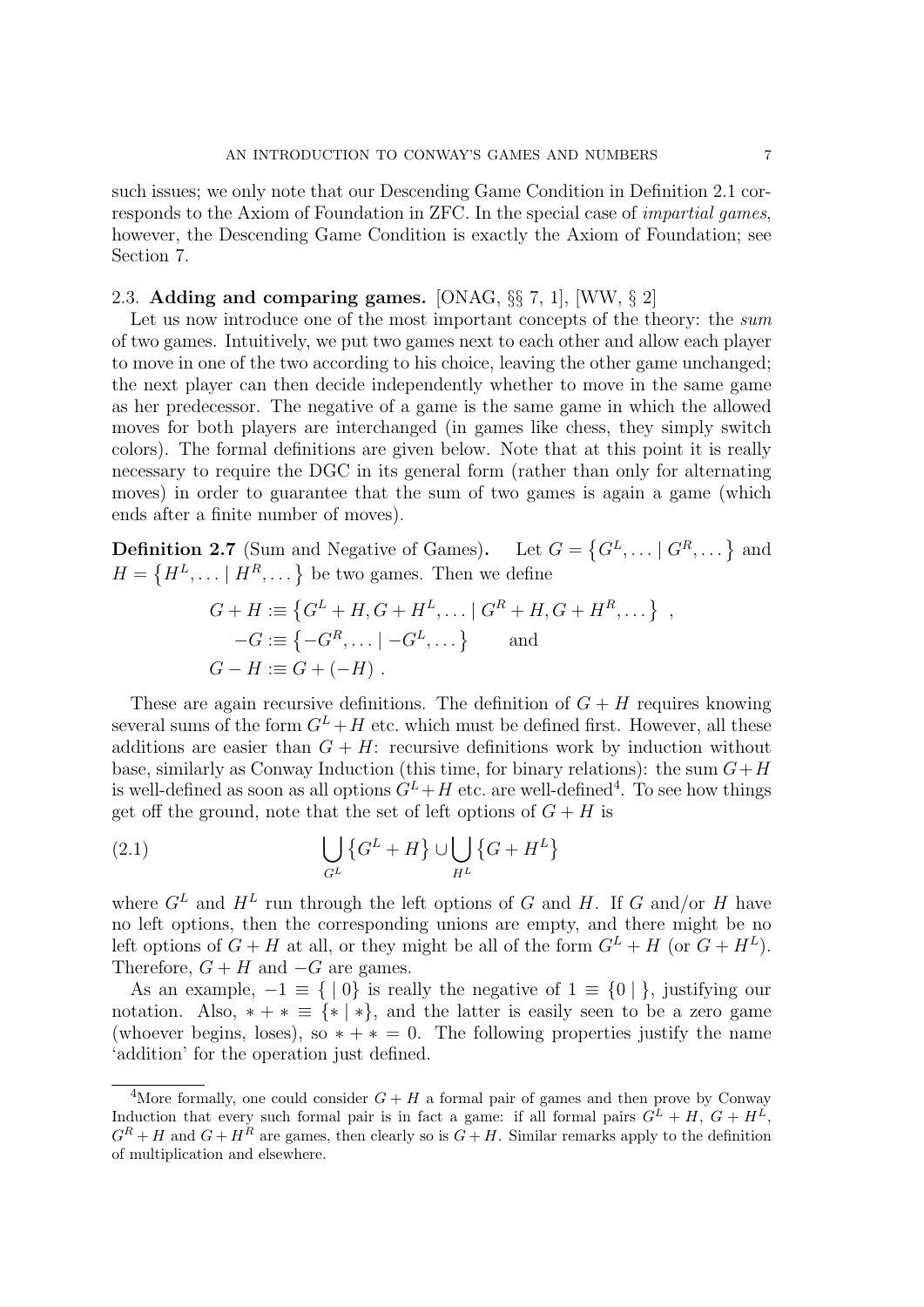**Theorem 2.8.** Addition is associative and commutative with  $0 \equiv \{ | \}$  as zero element. Moreover, all games G and H satisfy  $-(-G) \equiv G$  and  $-(G + H) \equiv$  $(-G) + (-H)$ .

PROOF: By (2.1), the left (right) options of  $G + \{ | \}$  are  $G^L + \{ | \}$   $(G^R + \{ | \})$ only, so the claim ' $G + \{ | \} \equiv G'$  follows by Conway Induction.

Commutativity uses induction too (in the second equality):

 $\mathbf{L}$ 

$$
G + H \equiv \{G^{L} + H, G + H^{L}, \dots | G^{R} + H, G + H^{R}, \dots \}
$$
  

$$
\equiv \{H + G^{L}, H^{L} + G, \dots | H + G^{R}, H^{R} + G, \dots \} \equiv H + G.
$$

Associativity works similarly (we write only left options):

$$
(G+H) + K \equiv \{(G+H)^L + K, (G+H) + K^L, \dots | \dots \}
$$
  
\n
$$
\equiv \{(G^L + H) + K, (G+H^L) + K, (G+H) + K^L, \dots | \dots \}
$$
  
\n
$$
\equiv \{G^L + (H+K), G + (H^L + K), G + (H+K^L), \dots | \dots \}
$$
  
\n
$$
\equiv \{G^L + (H+K), G + (H+K)^L, \dots | \dots \} \equiv G + (H+K) .
$$

Moreover, omitting dots from now on,

$$
-(-G) \equiv -\left\{-G^R \mid -G^L\right\} \equiv \left\{-(-G^L) \mid -(-G^R)\right\} \equiv \left\{G^L \mid G^R\right\} \equiv G
$$

where again induction was used in the third equality. Finally,

$$
-(G+H) \equiv -\{G^{L} + H, G + H^{L} | G^{R} + H, G + H^{R}\}\
$$
  
\n
$$
\equiv \{-(G^{R} + H), -(G + H^{R}) | -(G^{L} + H), -(G + H^{L})\}\
$$
  
\n
$$
\equiv \{(-G^{R}) + (-H), (-G) + (-H^{R}) | (-G^{L}) + (-H), (-G) + (-H^{L})\}\
$$
  
\n
$$
\equiv \{(-G)^{L} + (-H), (-G) + (-H)^{L} | (-G)^{R} + (-H), (-G) + (-H)^{R}\}\
$$
  
\n
$$
\equiv (-G) + (-H)
$$

where  $-G<sup>R</sup>$  means  $-(G<sup>R</sup>)$ , etc. The third line uses induction again.

$$
\qquad \qquad \Box
$$

Conway calls inductive proofs like the preceding ones 'one-line proofs' (even if they do not fit on a single line): resolve the definitions, apply induction, and plug in the definitions again.

Note that

$$
G - H := G + (-H) \equiv \{G^L - H, \dots, G - H^R, \dots | G^R - H, \dots, G - H^L, \dots \}.
$$

From now on, we will omit the dots in games like this (as already done in the previous proof).

As examples, consider the games  $2 := 1 + 1 = \{0 + 1, 1 + 0\} \equiv \{1\}$ ,  $3 :=$  $2 + 1 \equiv \{1 + 1, 2 + 0 \mid \} \equiv \{2 \mid \}, 4 \equiv \{3 \mid \}$  etc., as well as  $-2 \equiv \{ \mid -1 \}$  etc.

**Definition 2.9.** We will write  $G = H$  if  $G - H = 0$ ,  $G > H$  if  $G - H > 0$ ,  $G \parallel H$ if  $G − H \parallel 0$ , etc.

It is obvious from the definition and the preceding result that these binary relations extend the unary relations  $G = 0$  etc. defined earlier.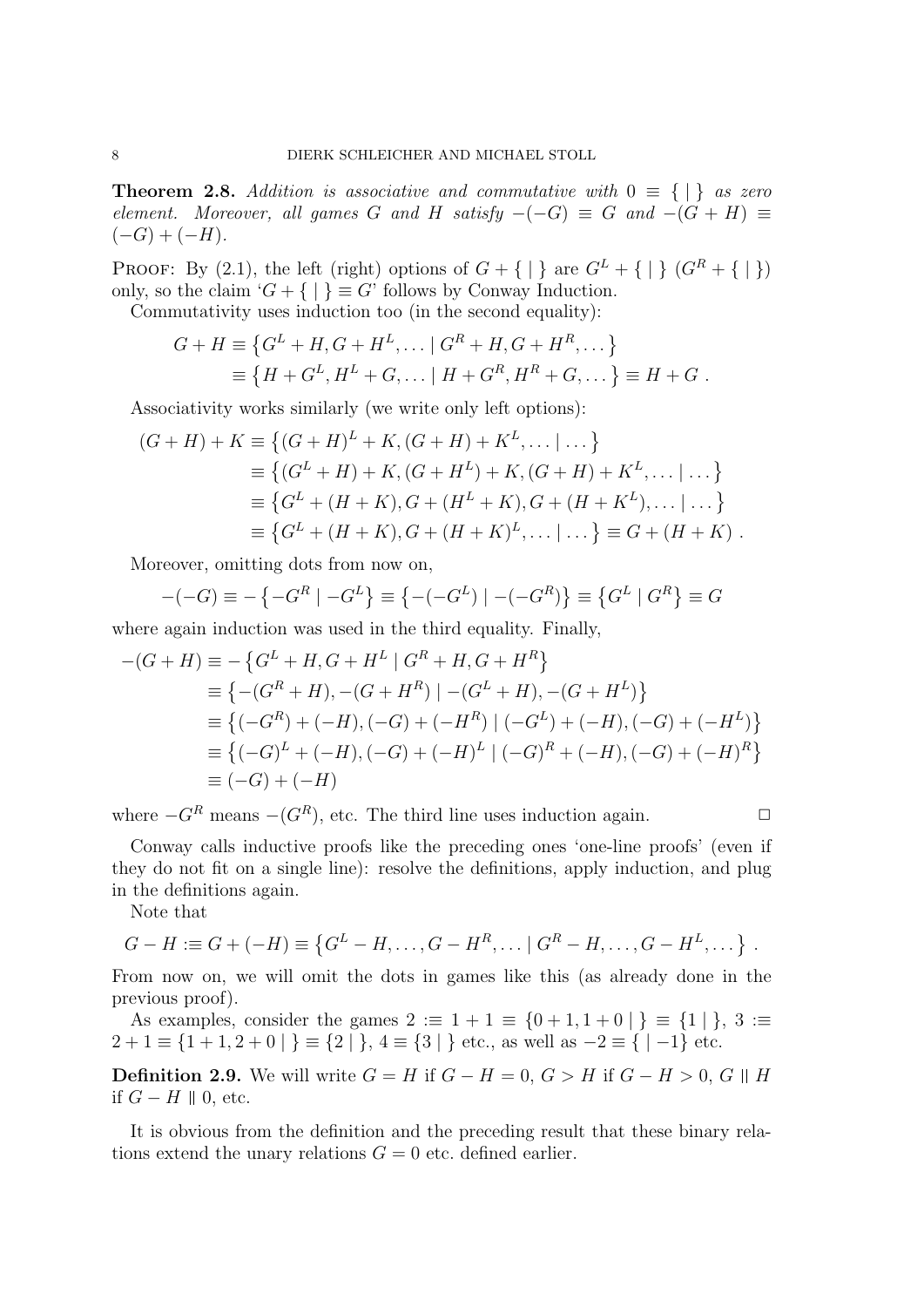**Theorem 2.10.** Every game G satisfies  $G = G$  or equivalently  $G - G = 0$ . Moreover,  $G^L \triangleleft G$  for all left options  $G^L$  and  $G \triangleleft G^R$  for all right options  $G^R$  of  $G$ .

PROOF: By induction, we may suppose that  $G^L - G^L \geq 0$  and  $G^R - G^R \leq 0$  for all left and right options of G. By definition, we have  $G - G^R \geq 0$  unless there is a right option  $(G - G^R)^R \leq 0$ , and indeed such an option is  $G^R - G^R \leq 0$ . Therefore,  $G - G^R \lhd 0$  or  $G \lhd G^R$ . Similarly  $G^L \lhd G$ .

Now  $G - G \equiv \{G^L - G, G - G^R \mid G^R - G, G - G^L\} \ge 0$  unless any right option  $(G - G)^R \leq 0$ ; but we just showed that the right options are  $G^R - G \geq 0$  and  $G - G^L \triangleright 0$ , so indeed  $G - G \ge 0$  and similarly  $G - G \le 0$ , hence  $G - G = 0$  and  $G = G$ .  $G = G$ .

The equality  $G - G = 0$  means that in the sum of any game with its negative, the second player has a winning strategy: indeed, if the first player makes any move in G, then the second player has the same move in  $-G$  available and can copy the first move; the same holds if the first player moves in  $-G$  because  $-(-G) \equiv G$ . Therefore, the second player can never run out of moves before the first does, so the Normal Play Convention awards the win to the second player. This is sometimes paraphrased like this: when playing against a Grand Master simultaneously two games of chess, one with white and one with black, then you can force at least one win (if draws are not permitted, as in our theory)! In Misère Play, we would not have the fundamental equality  $G = G$ .

The following results show that the ordering of games is compatible with addition.

### Lemma 2.11.

(1) If  $G \geq 0$  and  $H \geq 0$ , then  $G + H \geq 0$ .

(2) If  $G \geq 0$  and  $H \rhd 0$ , then  $G + H \rhd 0$ .

Note that  $G \triangleright 0$  and  $H \triangleright 0$  implies nothing about  $G + H$ : the sum of two fuzzy games can be in any outcome class. (Find examples!)

PROOF: We prove both statements simultaneously using Conway Induction (with the binary relation  $P(G, H)$ : 'for the pair of games G and H, the statement of the Lemma holds'). The following proof can easily be rephrased in the spirit of 'Left has a winning move unless...'.

(1)  $G \geq 0$  and  $H \geq 0$  mean there are no  $G^R \leq 0$  and no  $H^R \leq 0$ , so all  $G^R \triangleright 0$ and all  $H^R \triangleright 0$ . By the inductive hypothesis, all  $H + G^R \triangleright 0$  and  $G + H^R \triangleright 0$ , so  $G + H$  has no right options  $(G + H)^R \leq 0$  and thus  $G + H \geq 0$ .

(2) Similarly,  $H \triangleright 0$  means there is an  $H^L \geq 0$ . By the inductive hypothesis,  $G + H^L \geq 0$ , so  $G + H$  has a left option  $G + H^L \geq 0$  and thus  $G + H \geq 0$ .

**Theorem 2.12.** The addition of a zero game never changes the outcome: if  $G = 0$ , then  $H > 0$  or  $H < 0$  or  $H = 0$  or  $H \parallel 0$  iff  $G + H > 0$ ,  $G + H < 0$ ,  $G + H = 0$  or  $G + H \parallel 0$ , respectively.

PROOF: If  $H \geq 0$  or  $H \leq 0$ , then  $G + H \geq 0$  or  $G + H \leq 0$  by Lemma 2.11, and similarly if  $H \triangleright 0$  or  $H \triangleleft 0$ , then  $G + H \triangleright 0$  or  $G + H \triangleleft 0$ . Since  $H = 0$  is equivalent to  $H > 0$  and  $H < 0$ ,  $H > 0$  is equivalent to  $H > 0$  and  $H \rhd 0$ , etc., the 'only if'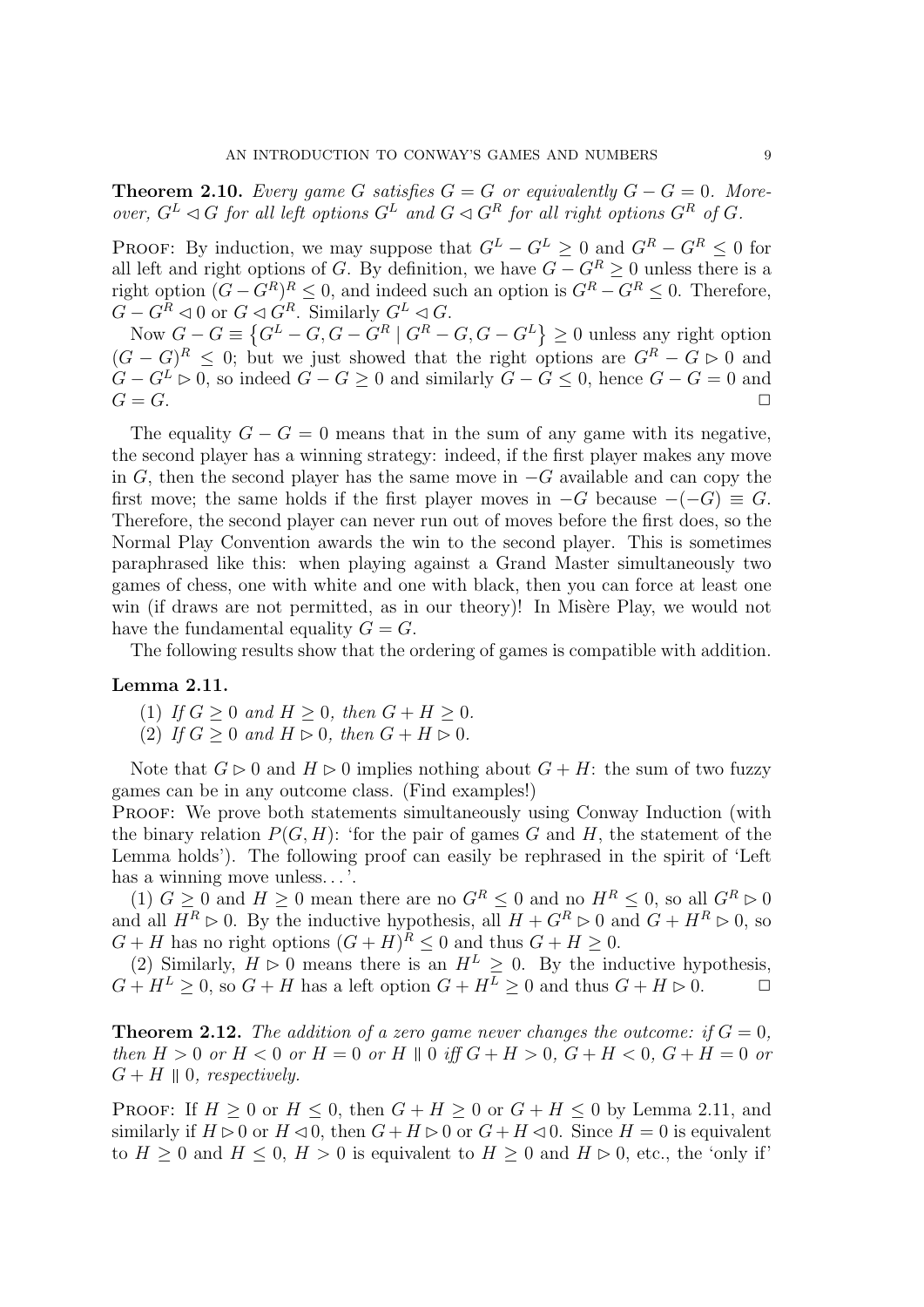direction follows. The 'if' direction then follows from the fact that every game is in exactly one outcome class.

**Corollary 2.13.** Equal games are in the same outcome classes: if  $G = H$ , then  $G > 0$  iff  $H > 0$  etc.

PROOF: Consider  $G + (H - H) \equiv H + (G - H)$ , which by Theorem 2.12 has the same outcome class as G and H.  $\Box$ 

**Corollary 2.14.** Addition respects the order: for any triple of games,  $G > H$  is equivalent to  $G + K > H + K$ , etc.

PROOF:  $G+K > H+K \Longleftrightarrow (G-H)+(K-K) > 0 \Longleftrightarrow G-H > 0 \Longleftrightarrow G > H.$  $\Box$ 

**Theorem 2.15.** The relation  $>$  is reflexive, antisymmetric and transitive, and  $equality = is an equivalence relation.$ 

PROOF: Reflexivity of  $\geq$  and  $=$  is Theorem 2.10, and antisymmetry of  $\geq$  and symmetry of = are defined. Transitivity of  $\geq$  and thus of = follows like this:  $G \geq H$ and  $H \geq K$  implies  $G - H \geq 0$  and  $H - K \geq 0$ , hence  $G - K + (H - H) \geq 0$  by Lemma 2.11. By Theorem 2.12, this implies  $G - K \geq 0$  and  $G \geq K$ .

**Theorem 2.16.** The equivalence classes formed by equal games form an additive abelian GROUP in which the zero element is represented by any game  $G = 0$ .

PROOF: First we have to observe that addition and negation are compatible with respect to the equivalence relation: if  $G = G'$  and  $H = H'$  then  $G - G' = 0$  and  $H - H' = 0$ , hence  $(G + H) - (G' + H') \equiv (G - G') + (H - H') = 0$  by Lemma 2.11 and  $G + H = G' + H'$  as needed. Easier yet,  $G = G'$  implies  $0 = G - G' \equiv$  $-(-G) + (-G') \equiv (-G') - (-G)$ , hence  $-G' = -G$ .

For every game  $G$ , the game  $-G$  represents the inverse equivalence class by Theorem 2.10. Finally, addition is associative and commutative by Theorem 2.8.  $\Box$ 

It is all well to define equivalence classes of games, but their significance sits in the fact that replacing a game by an equivalent one never changes the outcome, even when this happens for games that are themselves parts of other games.

**Theorem 2.17** (Equal Games). If  $H = H'$ , then  $G + H = G + H'$  for all games G. If  $G = \{G^{L_1}, G^{L_2}, \dots | G^{R_1}, G^{R_2}, \dots \}$  and  $H = \{H^{L_1}, H^{L_2}, \dots | H^{R_1}, H^{R_2}, \dots \}$  are two games such that  $G^{L_i} = H^{L_i}$  and  $G^{R_i} = H^{R_i}$  for all left and right options, then  $G = H$ : replacing any option by an equivalent one (or any set of options by equivalent options) yields an equivalent game.

PROOF: The first part is self-proving:  $(G+H)-(G+H')=(G-G)+(H-H')=0$ . The second part is similar, but easier to write in words: in  $G - H$ , Left might move in G to some  $G^L - H$  or in H to some  $G - H^R$ , and Right's answer will be either in H to a  $G^L - H^{L'} = 0$  (with  $H^{L'}$  chosen so that  $H^{L'} = G^L$ ), or Right answers in G to a  $G^{R'} - H^R = 0$ . The situation is analogous if Right starts.  $\Box$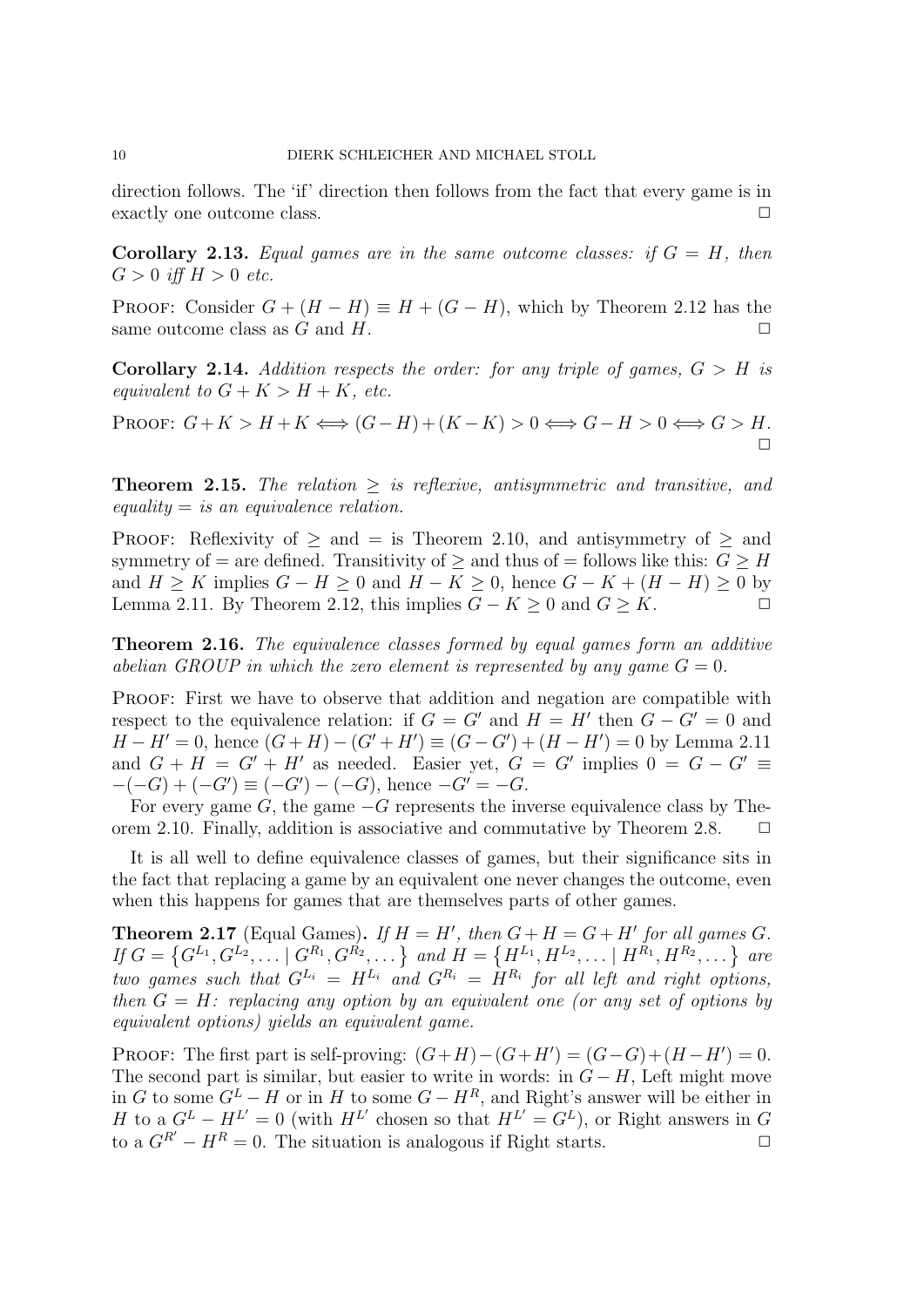### 2.4. Simplifying games. [WW, § 3], [ONAG, § 10]

Since equality of games is a defined equivalence relation, there are many ways of writing down a game that has a certain value (i.e., lies in a certain equivalence class). Some of these will be simpler than others, and there may even be a simplest or canonical form of a game. In this section, we show how one can simplify games and that simplest forms exist for an interesting class of games.

**Definition 2.18** (Gift Horse). Let G and H be games. If  $H \triangleleft G$ , then H is a left gift horse for G; if  $H \triangleright G$ , then H is a right gift horse for G

**Lemma 2.19** (Gift Horse Principle). If  $H_L, \ldots$  are left gift horses and  $H_R, \ldots$  are right gift horses for  $G = \{G^L, \dots | G^R, \dots\}$ , then

$$
\{H_L, \ldots, G^L, \ldots \mid H_R, \ldots, G^R, \ldots\} = G.
$$

(Here,  ${H_L, \ldots}$  and  ${H_R, \ldots}$  can be arbitrary sets of games.)

PROOF: Let  $G' \equiv \{H_L, \ldots, G^L, \ldots \mid H_R, \ldots, G^R, \ldots\}$ . Then  $G' - G \geq 0$ , since the right options are  $G^R - G \triangleright 0$  (by Theorem 2.10),  $H_R - G \triangleright 0$  (by assumption), and  $G' - G^L$ , which has the left option  $G^L - G^L = 0$ , so  $G' - G^L \triangleright 0$ . In the same way, we see that  $G' - G \leq 0$ , and it follows that  $G' = G$ .

This 'Gift Horse Principle' tells us how to offer extra options to a player without changing the value of a game (since no player really wants to move to these options), so we know how to make games more complicated. Now we want to see how we can remove options and thereby make a game simpler. Intuitively, an option that is no better than another option can as well be left out, since a reasonable player will never use it. This is formalized in the following definition and lemma.

**Definition 2.20** (Dominated Option). Let G be a game. A left option  $G<sup>L</sup>$  is *dominated* by another left option  $G^L$  if  $G^L \nleq G^L$ . Similarly, a right option  $G^R$  is *dominated* by another right option  $G^{R'}$  if  $G^R \geq G^{R'}$ .

Lemma 2.21 (Deleting Dominated Options). Let G be a game with fixed left and right options  $G^{\tilde{L}}$  and  $G^{\tilde{R}}$ . Then the value of  $G$  remains unchanged if some or all left  $options$  which are dominated by  $G<sup>L</sup>$  are removed, and similarly if some or all right options which are dominated by  $G<sup>R</sup>$  are removed.

PROOF: Let  $G'$  be the game obtained from  $G$  by removing all or some left options that are dominated by  $G^L$  (but keeping  $G^L$  itself). Then all the deleted options are left gift horses for G', since for such an option H, we have  $H \leq G^L \lhd G'$ . We can therefore add all these options to  $G'$ , thereby obtaining  $G$ , without changing the value. The same argument works for dominated right options.  $\Box$ 

As simple examples, we have  $2 \equiv \{1 | \} = \{0, 1 | \}$ ,  $3 \equiv \{2 | \} = \{0, 1, 2 | \}$  etc., so we recover von Neumann's definition of natural numbers. Another example would be  $\{0, 1 \mid 2, 3\} = \{1 \mid 2\}$ . Note that it is possible that all options are dominated, but this does not mean that all options can be removed: as an example, consider  $\omega := \{0, 1, 2, \dots \}$ .

There is another way of simplifying a game that does not work by removing options, but by introducing shortcuts. The idea is as follows. Suppose Left has a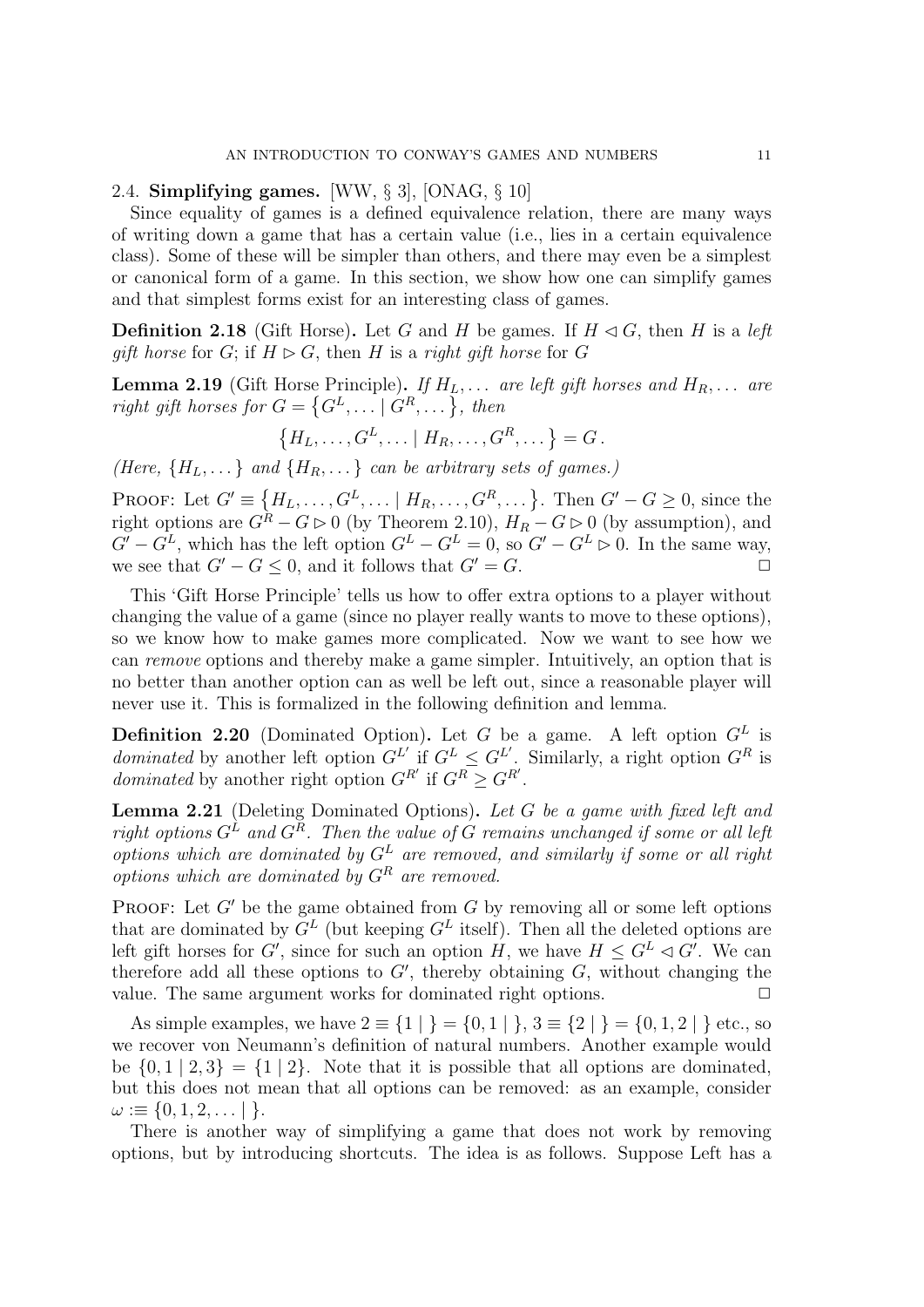move  $G<sup>L</sup>$  which Right can counter to some fixed  $G<sup>LR</sup> < G$ , a position at least as good for Right as G was. The claim is that replacing the single option  $G<sup>L</sup>$  by all left options of  $G^{LR}$  does not change the value of  $G$ : this does not hurt Left (if Left wants to move to  $G^L$ , then he must expect the answer  $G^{LR}$  and then has all left options of  $G^{LR}$  available); on the other hand, it does not help Left if G is replaced by  $G^{LR} \leq G$ . Precise statements are like this.

**Definition 2.22** (Reversible Option). Let G be a game. A left option  $G<sup>L</sup>$  is called *reversible (through G*<sup>LR</sup>) if  $G<sup>L</sup>$  has a right option  $G<sup>L</sup>$ <sup>Z</sup>  $\leq$  G. Similarly, a right option  $G^R$  is called *reversible (through*  $G^{RL}$ ) if  $G^R$  has a left option  $G^{RL} \geq G$ .

**Lemma 2.23** (Bypassing Reversible Options). If G has a left option  $H$  that is reversible through  $K = H^R$ , then

$$
G = \{H, G^L, \dots | G^R, \dots\} = \{K^L, \dots, G^L, \dots | G^R, \dots\}
$$

(here,  $G<sup>L</sup>$  runs through all left options of G other than H). In words: the value of G is unchanged when we replace the reversible left option H by all the left options of K. A similar statement holds for right options.

PROOF: Let  $G' = \{K^L, ..., G^L, ...\mid G^R, ...\}$  and  $G'' = \{H, K^L, ..., G^L, ...\mid G^R, ...\}$ . We claim that  $H$  is a left gift horse for  $G'$ . This can be seen as follows. First, for all  $K^L$  we have  $K^L \lhd G'$ , since  $K^L$  is a left option of G'. Also,  $K \leq G \lhd G^R$ , so  $K \triangleleft G^R$  for all  $G^R$ . These statements together imply that  $K \leq G'$ . Since K is a right option of H, this in turn says that  $H \lhd G'$ , as was to be shown. By the Gift Horse Principle, we now have  $G' = G''$ . On the other hand,  $K^L \lhd K \lhd G$ , so all the  $K^L$  are left gift horses for G, whence  $G = G'' = G'$ . .  $\Box$ 

One aspect of reversible options might be surprising: if  $G<sup>L</sup>$  is reversible through  $G^{LR}$ , this means that Left may bypass the move to  $G^L$  and Right's answer to  $G^{LR}$ and move directly to some left option of  $G^{LR}$ ; but what if there was another right option  $G^{LR'}$  which Right might prefer over  $G^{LR}$ : is Right deprived of her better move? For the answer, notice that  $\{ | 1 \} = \{ | 100 \} = 0$ : although Right might prefer that her only move was 1 rather than 100, the first player to move will always lose, which is all that counts. Similarly, depriving Right of her better answer  $G^{LR'}$ would make a difference only if there was a game S such that  $G + S \leq 0$  but  $G^{LR}$  +  $S > 0$  (our interest is in the case that Left starts: these conditions mean that Left cannot win in  $G + S$ , but he can when jumping directly to  $G^{LR}$ ; however, the first condition and the hypothesis imply  $G<sup>LR</sup> + S < G + S < 0$ , contradicting the second condition.

Given the simplifications of games described above, the question arises whether there is a simplest form of a game: a form that cannot be further simplified by removing dominated options and bypassing reversible options. The example  $\omega =$  $\{0, 1, 2, \ldots\}$  shows that this is not the case in general. But such a simplest form exists if we impose a natural finiteness condition which is satisfied by most real-life games.

**Definition 2.24** (Short). A game G is called *short* if it has only finitely many positions.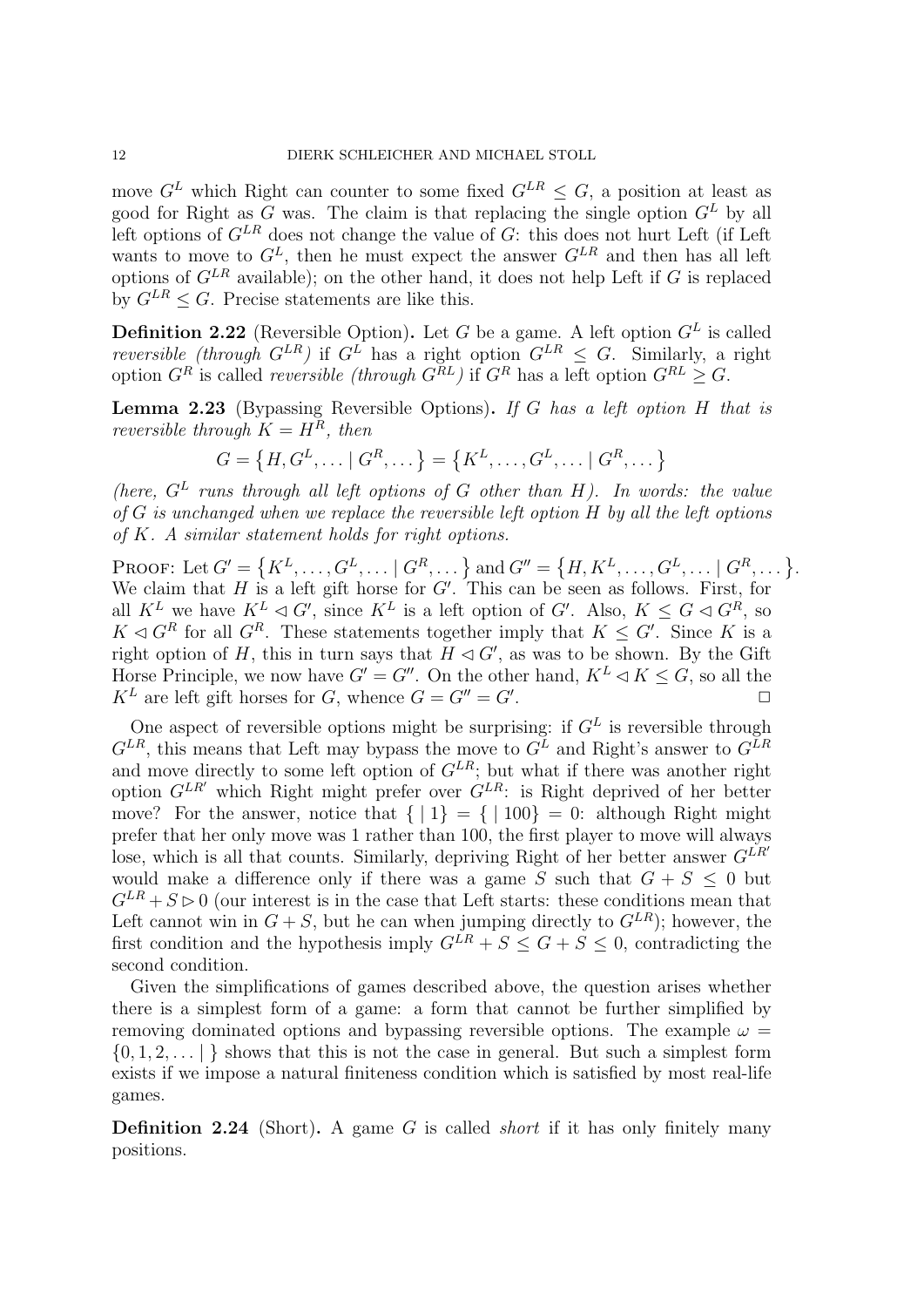Theorem 2.25 (Normal Form). In each equivalence class of short games, there is a unique game that has no dominated or reversible positions.

Proof: Since both ways of simplifying games reduce the number of positions, we eventually reach a game that cannot be simplified further. This proves existence.

To prove uniqueness, we assume that  $G$  and  $H$  are two equal (short) games both without dominated and reversible positions. We have to show that  $G \equiv H$ . Let  $G^L$ be some left option of G. Since  $G^L \triangleleft G = H$ , there must be a right option  $G^{LR} \leq H$ or a left option  $H^L$  such that  $G^L \n\leq H^L$ . The first is impossible since  $G^L$  is not reversible. Similarly, there is some  $G^L$  such that  $H^L \leq G^{L'}$ , so  $G^L \leq G^{L'}$ . But there are no dominated options either, so  $G^L = H^L = G^{L'}$ . By induction,  $G^L \equiv H^L$ . In that way, we see that  $G$  and  $H$  have the same set of (identical) left options, and the same is true for the right options.  $\Box$ 

#### 3. The FIELD of Numbers

# 3.1. What is a number? [ONAG,  $\S\S 0,1$ ], [WW,  $\S 2$ ]

We already have encountered games like 0, 1,  $-1$ , 2 that we have denoted by numbers and that behave like numbers. In particular, they measure which player has got how many free moves left and therefore are easy to compare. We now want to extend this to a class of games that is as large as possible (and whose elements are to be called numbers).

The guiding idea is that numbers should be totally ordered, i.e. no two numbers should ever be fuzzy to each other. Recall that by Thm. 2.10 we always have  $G^L \lhd G$ and  $G \triangleleft G^R$ . If  $G, G^L$  and  $G^R$  are to be numbers, this forces  $G^L < G < G^R$ , so we must at least require that  $G^L < G^R$ . In order for numbers to be preserved under playing, we need to require that all options of numbers are numbers. This leads to the following definition.

**Definition 3.1** (Number). A game  $x = \{x^L, \dots | x^R, \dots\}$  is called a *number* if all left and right options  $x^L$  and  $x^R$  are numbers and satisfy  $x^L < x^R$ .

As it turns out, this simple definition leads not only to a totally ordered additive subGROUP of games but even to an algebraically closed FIELD which simultaneously contains the real and ordinal numbers!

We will use lowercase letters  $x, y, z, \ldots$  to denote numbers. The simplest numbers are 0, 1 and  $-1$ . A slightly more interesting number is  $\frac{1}{2} \equiv \{0 \mid 1\}$  (one checks easily that  $\frac{1}{2} + \frac{1}{2} = 1$ , justifying the name). There are also 'infinite numbers' like  $\omega = \{0, 1, 2, \ldots \mid \}.$ 

**Lemma 3.2.** Every number  $x = \{x^L, \dots | x^R, \dots\}$  satisfies  $x^L < x < x^R$ .

**PROOF:** The left options of  $x^L - x$  are of the form  $x^L - x^R$  or  $x^{LL} - x$ . Since x is a number, we have  $x^L - x^R < 0$ . We use the inductive hypothesis  $x^{LL} < x^L$ and  $x^L - x \leq 0$  from Theorem 2.10. Therefore, Lemma 2.11 implies  $x^{LL} - x =$  $(x^{LL} - x^L) + (x^L - x) \leq 0.$ 

If  $x^L - x > 0$  was true, we would need some  $(x^L - x)^L \geq 0$ , which we just excluded. Hence  $x^L \leq x$  for all left options  $x^L$  of x, and similarly  $x \leq x^R$  for all right options  $x^R$ . The claim now follows because  $x^L \le x \le x^R$  from Theorem 2.10.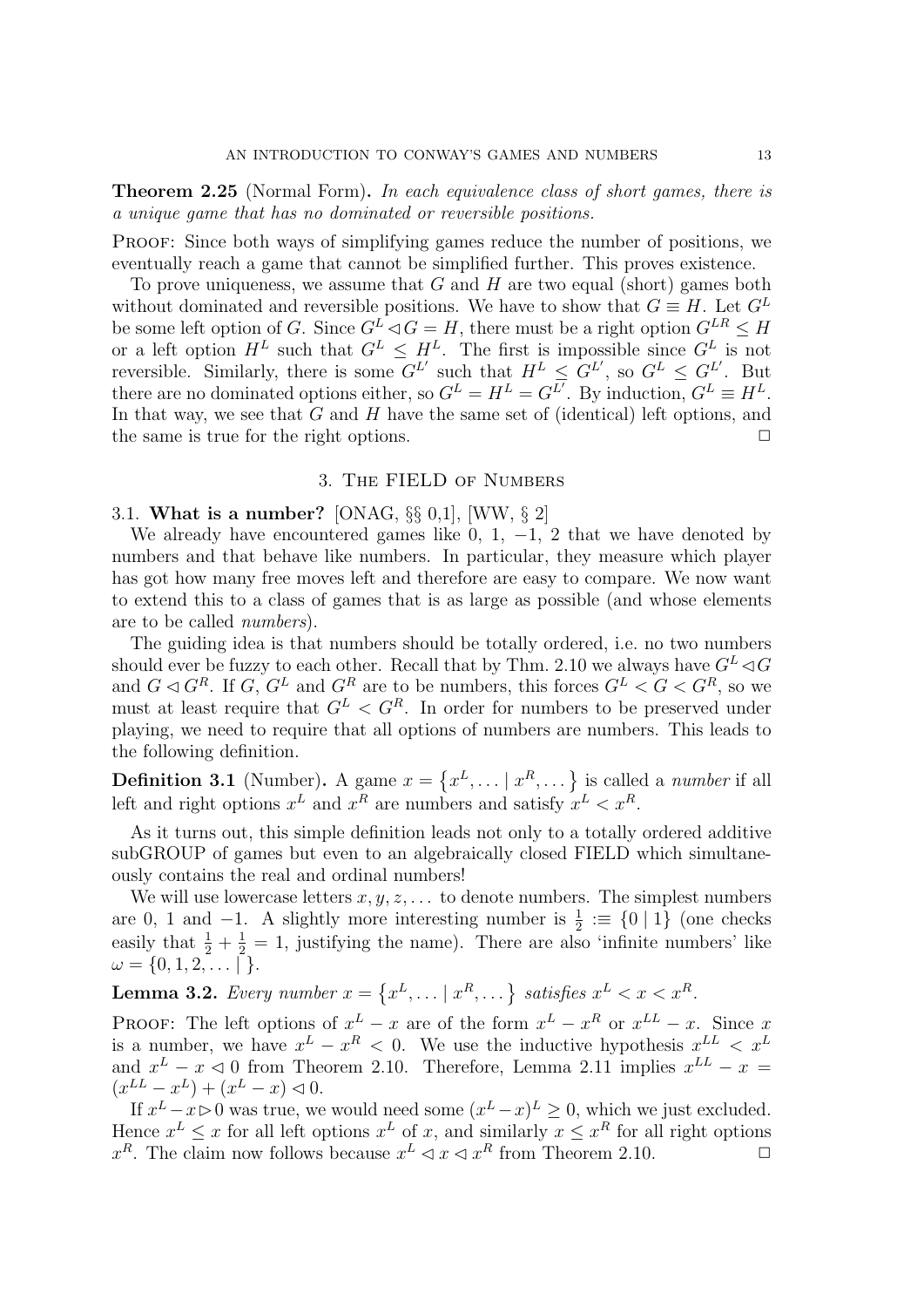**Theorem 3.3.** If x and y are numbers, then  $x + y$  and  $-x$  are numbers, so (equivalence classes of ) numbers form an abelian subGROUP of games.

PROOF: Since  $-x = \{-x^R, \dots | -x^L, \dots \}$ , we have  $(-x)^L = -x^R < -x^L = (-x)^R$ , so the options of  $-x$  are ordered as required. Conway Induction now shows that  $-x$ is a number.

In  $x + y = \{x^L + y, x + y^L, \dots | x^R + y, x + y^R, \dots \}$ , we have the inequalities  $x^L + y < x^R + y$  and  $x + y^L < x + y^R$  by Corollary 2.14. By Lemma 3.2, we also have  $x^L + y < x + y < x + y^R$  and  $x + y^L < x + y < x^R + y$ , so  $x + y$  is a number as soon as all its options are, and Conway Induction applies.  $\Box$ 

**Theorem 3.4.** Numbers are totally ordered: every pair of numbers x and y satisfies exactly one of  $x < y$ ,  $x > y$ , or  $x = y$ .

PROOF: Suppose there was a number  $z \parallel 0$ . This would imply the existence of options  $z^L \geq 0 \geq z^R$ , which is excluded by definition: numbers are never fuzzy.

Now if there were two numbers  $x \parallel y$ , then  $x - y$  would be a number by Theorem 3.3 and  $x - y \parallel 0$ , but this is impossible, as we have just shown.  $\Box$ 

#### 3.2. Short numbers and real numbers. [ONAG, § 2], [WW, § 2]

A short number is simply a number that is a short game, i.e. a game with only finitely many positions. In particular, it then has only finitely many options, and since numbers are totally ordered, we can eliminate dominated options so as to leave at most one left, resp. right option.

By the definition of negation, addition and multiplication (see below in Section 3.3), it is easily seen that the set (!) of (equivalence classes of) short numbers forms a unitary ring.

**Theorem 3.5.** The ring of short numbers is (isomorphic to) the ring  $\mathbb{Z}[\frac{1}{2}]$  $\frac{1}{2}$  of dyadic fractions.

**PROOF:** We have already seen that  $\{0 \mid 1\} = \frac{1}{2}$  $\frac{1}{2}$ , therefore  $\mathbb{Z}[\frac{1}{2}]$  $\frac{1}{2}$  is contained in the ring of short numbers. For the converse, see [ONAG, Theorem 12]. The main step in proving the converse is to show that

$$
\left\{\frac{m}{2^n} \mid \frac{m+1}{2^n}\right\} = \frac{2m+1}{2^{n+1}}
$$

for integers m and natural numbers n.  $\square$ 

Let S denote the ring of short numbers (or dyadic fractions). We can represent every element  $x$  of  $S$  in the form

$$
x = \{ y \in S : y < x \mid y \in S : y > x \},
$$

where both sets of options are nonempty. In fact, the set of all numbers satisfying this property is exactly the field  $\mathbb R$  of real numbers: we are taking Dedekind sections in the ring S. (More precisely, this is the most natural model of the real numbers within our Conway numbers: it is the only one where all real numbers have all their options in S. There are other embeddings that are obtained by choosing a basis of  $\mathbb R$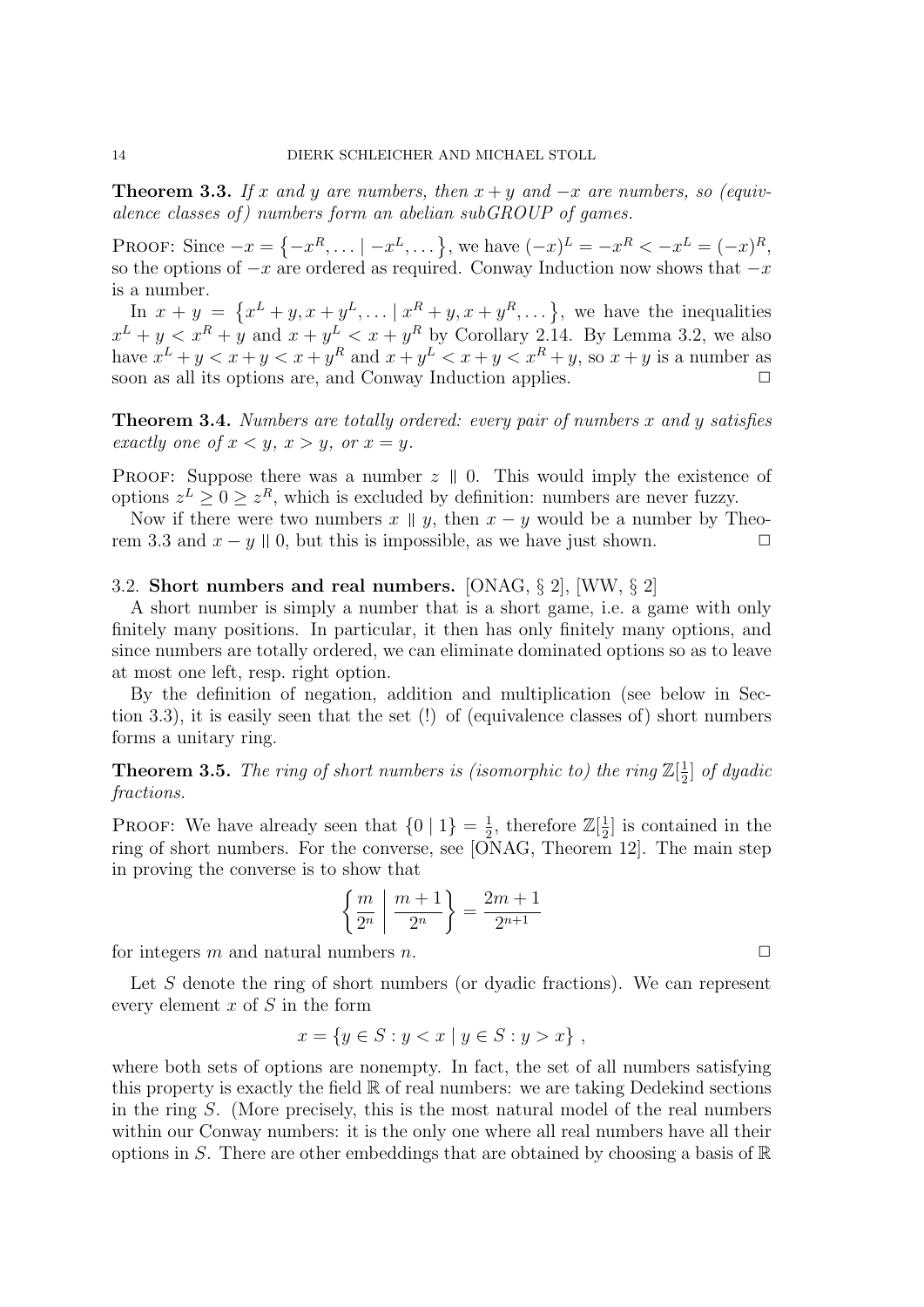as a Q-vector space and then changing the images of this basis by some infinitesimal amounts.) For some more discussion, see [ONAG, Chapter 2].

3.3. Multiplication of numbers. In order to turn numbers into a FIELD, we need a multiplication.

**Definition 3.6** (Multiplication). Given two numbers  $x = \{x^L, \dots | x^R, \dots \}$  and  $y = \{y^L, \dots | y^R, \dots \},$  we define the product

$$
x \cdot y \quad := \quad \left\{ x^L \cdot y + x \cdot y^L - x^L \cdot y^L, \ x^R \cdot y + x \cdot y^R - x^R \cdot y^R, \dots \mid
$$
\n
$$
x^L \cdot y + x \cdot y^R - x^L \cdot y^R, \ x^R \cdot y + x \cdot y^L - x^R \cdot y^L, \dots \right\}
$$

As with addition in (2.1), the left and right options are all terms as in the definition that can be formed with left and right options of  $x$  and  $y$ . More precisely, the left options are indexed by pairs  $(x^L, y^L)$  and pairs  $(x^R, y^R)$ , and similarly for the right options. In particular, this means that if x has no left options (say), then  $x \cdot y$  will not have left and right options of the first type shown. We will usually omit the dot and write  $xy$  for  $x \cdot y$ .

While this definition might look complicated, it really is not. It is motivated by  $x^L < x < x^R$  and  $y^L < y < y^R$ , so we want multiplication to satisfy  $(x-x^L)(y-y^L) >$ 0, hence  $xy > x^L y + xy^L - x^L y^L$ , which motivates the first type of left options. The other three types are obtained in a similar way.

One might try the simpler definition  $xy = \{x^L y, xy^L | x^R y, xy^R\}$  for multiplication, motivated by  $x^L < x < x^R$  and  $y^L < y < y^R$ . But the inequalities would be wrong for negative numbers. In fact, this would be just a different notation for addition!

Recall the two special numbers  $0 \equiv \{ | \}$  and  $1 \equiv \{ 0 | \}$ .

**Theorem 3.7.** For all numbers  $x, y, z$ , we have the identities

$$
0 \cdot x \equiv 0, \quad 1 \cdot x \equiv x, \quad xy \equiv yx, \quad (-x)y \equiv y(-x) \equiv -xy
$$

and the equalities

$$
(x + y)z = xz + yz, \qquad (xy)z = x(yz).
$$

Proof: The proofs are routine '1-line-proofs'; the last two are a bit lengthy and can be found in [ONAG, Theorem 7].  $\square$ 

The reason why multiplication is defined only for numbers, not for arbitrary games, is that there are games  $G, G', H$  with  $G = G'$  but  $GH \neq G'H$ . For example, we have  $\{1 \mid \} = \{0, 1 \mid \}$ , but  $\{1 \mid \} \cdot * = \{ * \mid * \} = 0$ , whereas  $\{0, 1 \mid \} \cdot * =$  ${0, * | 0, *}$  0. (Note that we have  $0 \cdot G = 0$  and  $1 \cdot G = G$  for any game G. Furthermore, since games form an abelian GROUP, we always have integral multiples of arbitrary games.)

The following theorem shows that our multiplication behaves as expected. Its proof is the most complicated inductive proof in this paper. It required quite some work to produce a concise version of the argument in the proof, even with Conway's [ONAG, Theorem 8] at hand. The main difficulty is to organize a simultaneous induction for three different statements with different arguments.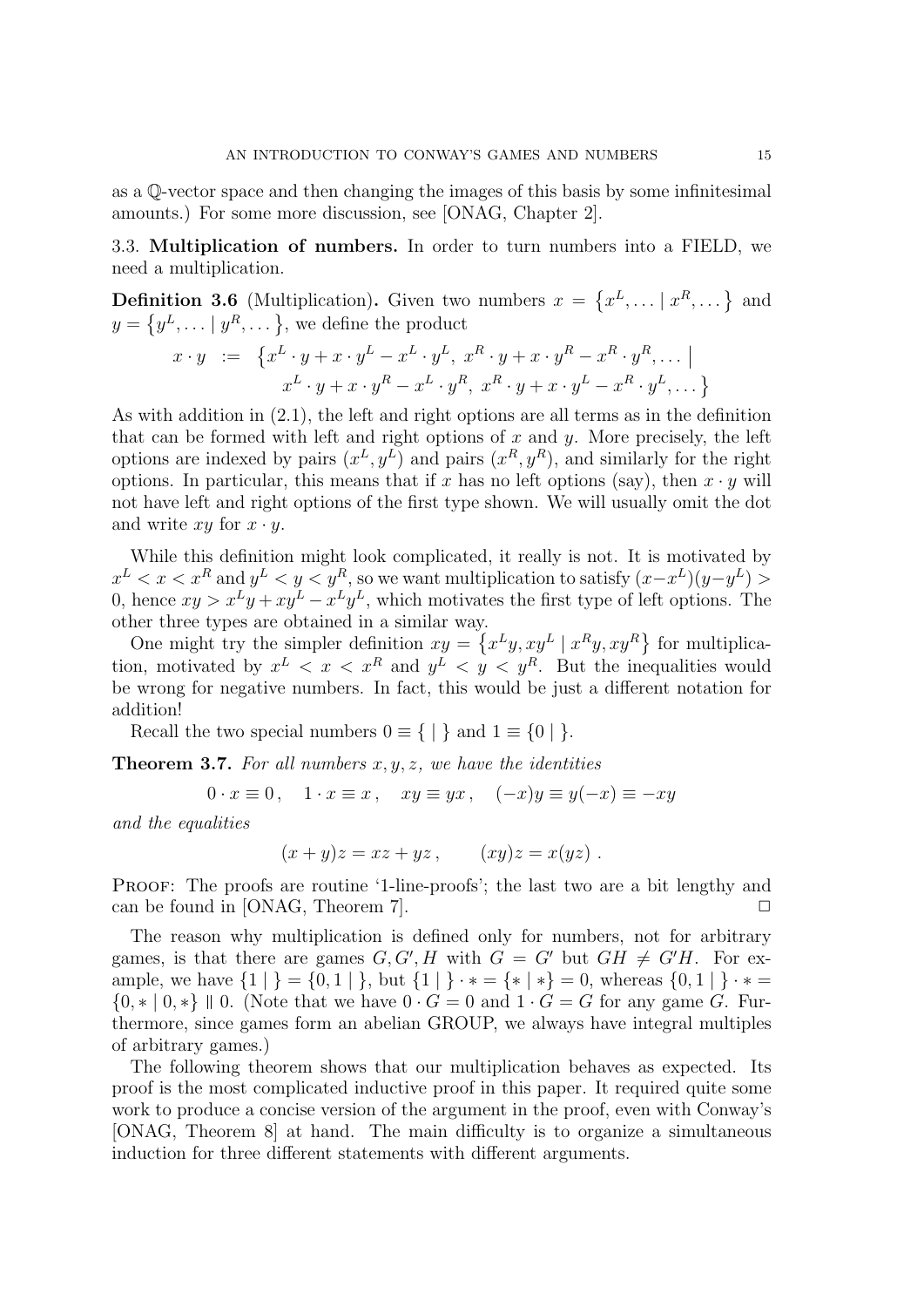### Theorem 3.8.

- (1) If x and y are numbers, then so is xy.
- (2) If  $x_1, x_2, y$  are numbers such that  $x_1 = x_2$ , then  $x_1y = x_2y$ .
- (3) If  $x_1, x_2, y_1, y_2$  are numbers such that  $x_1 < x_2$  and  $y_1 < y_2$ , then  $x_1y_2 + x_2y_1 < x_1y_1 + x_2y_2$ . In particular, if  $y > 0$ , then  $x_1 < x_2$  implies  $x_1y < x_2y$ .

PROOF: We will prove most of the statements simultaneously using Conway Induction. More precisely, let  $P_1(x, y)$ ,  $P_2(x_1, x_2, y)$  and  $P_3(x_1, x_2, y_1, y_2)$  stand for the statements above. For technical reasons, we also introduce the statement  $P_4(x, y_1, y_2)$ :

(4) If x,  $y_1$ ,  $y_2$  are numbers with  $y_1 < y_2$ , then  $P_3(x^L, x, y_1, y_2)$  and  $P_3(x, x^R, y_1, y_2)$ hold for all options  $x^L$ ,  $x^R$  of x.

We begin by proving  $P_1$ ,  $P_2$  and  $P_4$  simultaneously. For this part, we assume that all occurring numbers are positions in a fixed number  $z$  (we can take  $z =$  $\{x, x_1, x_2, y, y_1, y_2 \mid \}$ . Then for a position  $z'$  in z, we define  $n(z')$  to be the distance between  $z'$  and the root  $z$  in the rooted tree representing the game  $z$ : that is the number of moves needed to reach  $z'$  from the starting position  $z$  (a non-negative integer). Formally, we set  $n(z) = 0$  and, if z' is a position in z,  $n(z'^{L}) = n(z') + 1$ ,  $n(z'^{R}) = n(z') + 1.$ 

For each statement  $P_1$ ,  $P_2$ ,  $P_4$ , we measure its 'depth' by a pair of natural numbers  $(r, s)$  (where  $s = \infty$  is allowed) as follows.

- The depth of  $P_1(x, y)$  is  $(n(x) + n(y), \infty)$ .
- The depth of  $P_2(x_1, x_2, y)$  is  $(\min\{n(x_1), n(x_2)\} + n(y), \max\{n(x_1), n(x_2)\})$ .
- The depth of  $P_4(x, y_1, y_2)$  is  $(n(x) + \min\{n(y_1), n(y_2)\}, \max\{n(y_1), n(y_2)\})$ .

The inductive argument consists in showing that each statement follows from statements that have greater depths (in the lexicographic ordering) and only involve positions of the games occurring in the statement under consideration. If the statement was false, it would follow that there was an infinite chain of positions  $z'$  in z of unbounded depth  $n(z')$ , each a position of its predecessor; this would contradict the Descending Game Condition.

Properties of addition will be used without explicit mention.

(1) We begin with  $P_1(x, y)$ . We may assume that all terms  $x^L y$ ,  $xy^L$ ,  $x^L y^L$  etc. are numbers, using  $P_1(x^L, y)$  etc.; therefore all options of xy are numbers. It remains to show that the left options are smaller than the right options. There are four inequalities to show; we treat one of them in detail (the others being analogous). We show that

$$
x^{L_1}y + xy^L - x^{L_1}y^L < x^{L_2}y + xy^R - x^{L_2}y^R.
$$

There are three cases. First suppose that  $x^{L_1} = x^{L_2}$ . Then using  $P_2(x^{L_1}, x^{L_2}, y)$  and  $P_2(x^{L_1}, x^{L_2}, y^R)$ , the statement is equivalent to  $P_3(x^{L_1}, x, y^L, y^R)$ , which is in turn a special case of  $P_4(x, y^L, y^R)$ .

Now suppose that  $x^{L_1} < x^{L_2}$ . Then we use  $P_3(y^L, y, x^{L_1}, x^{L_2})$ , which follows from  $P_4(y, x^{L_1}, x^{L_2})$ , and  $P_3(x^{L_2}, x, y^L, y^R)$ , which follows from  $P_4(x, y^L, y^R)$ , to get

$$
x^{L_1}y + xy^L - x^{L_1}y^L < x^{L_2}y + xy^L - x^{L_2}y^L < x^{L_2}y + xy^R - x^{L_2}y^R.
$$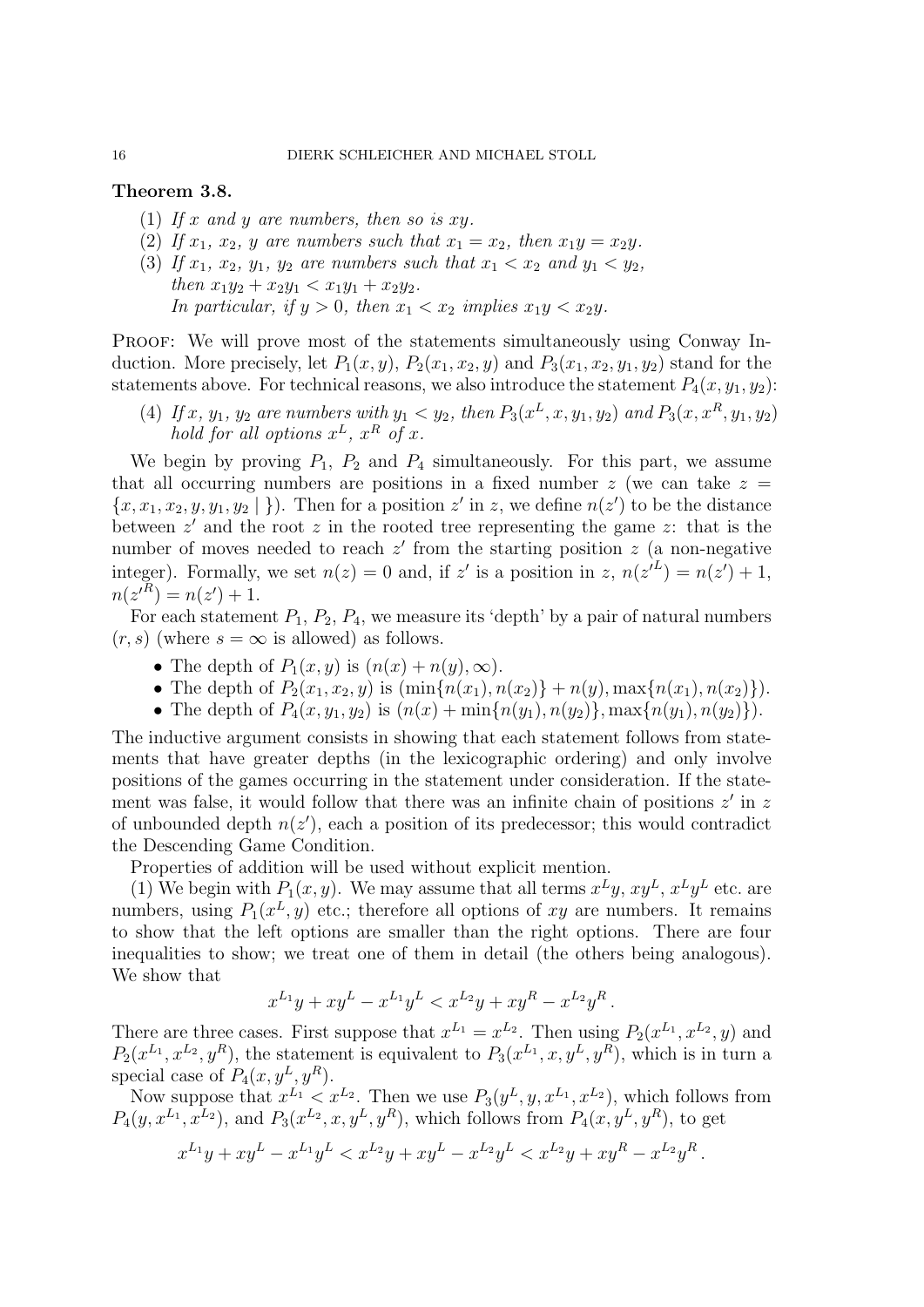Similarly, if  $x^{L_1} > x^{L_2}$ , we use  $P_4(x, y^L, y^R)$  and  $P_4(y, x^{L_2}, x^{L_1})$  to get

$$
x^{L_1}y + xy^L - x^{L_1}y^L < x^{L_1}y + xy^R - x^{L_1}y^R < x^{L_2}y + xy^R - x^{L_2}y^R.
$$

(2) For  $P_2(x_1, x_2, y)$ , note that  $z_1 = z_2$  if  $z_1^L < z_2 < z_1^R$  and  $z_2^L < z_1 < z_2^R$  for all relevant options. So we have to show a number of statements of the type  $(x_1y)^L < x_2y$  or  $x_2y < (x_1y)^R$ . We carry this out for the left option  $(x_1y)^L$  $x_1^L y + x_1 y^L - x_1^L y^L$ ; the other possible cases are done in the same way. Statement  $P_2(x_1, x_2, y^L)$  gives  $x_1y^L = x_2y^L$  and  $P_4(y, x_1^L, x_2)$  gives  $x_1^Ly + x_2y^L < x_1^Ly^L + x_2y$ , which together imply  $(x_1y)^L < x_2y$ .

(3) We now consider  $P_4(x, y_1, y_2)$ . Since  $y_1 < y_2$ , there is some  $y_1^R$  such that  $y_1 < y_1^R \le y_2$ , or there is some  $y_2^L$  such that  $y_1 \le y_2^L < y_2$ . We consider the first case; the second one is analogous. First note that from  $P_1(x, y_1)$ , we get  $(xy_1)^L$  $xy_1 < (xy_1)^R$  for all left and right options of  $xy_1$ . We therefore obtain the inequalities

$$
(3.1) \t xy_1 + x^L y_1^R < x^L y_1 + xy_1^R \text{ and } x^R y_1 + xy_1^R < xy_1 + x^R y_1^R.
$$

Now if  $y_1^R = y_2$ , then by  $P_2(y_1^R, y_2, x)$ ,  $P_2(y_1^R, y_2, x^L)$  and  $P_2(y_1^R, y_2, x^R)$  we are done. Otherwise,  $y_1^R < y_2$  and  $P_4(x, y_1^R, y_2)$  says

(3.2) 
$$
x^L y_2 + x y_1^R < x^L y_1^R + x y_2 \quad \text{and} \quad xy_2 + x^R y_1^R < x y_1^R + x^R y_2 \,.
$$

Adding the left resp. right inequalities in (3.1) and (3.1) and canceling like terms proves the claim.

This shows that every statement  $P_1(x, y)$ ,  $P_2(x_1, x_2, y)$ , and  $P_4(x, y_1, y_2)$  follows from similar statements which use the same arguments or some of their options, and it is easily verified that all used statements have greater depths. This proves  $P_1$ ,  $P_2$ and  $P_4$ .

(4) It remains to show  $P_3(x_1, x_2, y_1, y_2)$ . This is done by Conway Induction in the normal way, using the statements we have already shown.

Since  $x_1 < x_2$ , there is some  $x_1^R \le x_2$  or some  $x_2^L \ge x_1$ . Assume the first possibility (the other one is treated in the same way). If  $x_1^R = x_2$ , then we apply  $P_2$  to get  $x_1^R y_1 = x_2 y_1$  and  $x_1^R y_2 = x_2 y_2$ . Using  $P_4(x_1, y_1, y_2)$ , we also have  $x_1 y_2 + x_1^R y_1 <$  $x_1y_1 + x_1^R y_2$ ; together, these imply the desired conclusion. Finally, if  $x_1^R < x_2$ , then by induction  $(P_3(x_1^R, x_2, y_1, y_2))$ , we get  $x_1^R y_2 + x_2 y_1 < x_1^R y_1 + x_2 y_2$  and, using  $P_4(x_1, y_1, y_2)$  again, also  $x_1y_2 + x_1^R y_1 < x_1y_1 + x_1^R y_2$ . Adding them together and canceling like terms proves our claim.  $\Box$ 

3.4. Division of numbers. The definition of division is more complicated than that of addition or multiplication — necessarily so, since for example  $3 = \{2 \}$  is a very simple game with only finitely many positions, while  $\frac{1}{3} = \left\{ \frac{1}{4}, \frac{5}{16}, \frac{21}{64}, \ldots \mid \ldots, \frac{11}{32}, \frac{3}{8} \right\}$  $\frac{3}{8}, \frac{1}{2}$  $rac{1}{2}$ has infinitely many positions which must all be 'generated' somehow from the positions of 3.

It suffices to find a multiplicative inverse for every  $x > 0$ . It is convenient to rewrite positive numbers as follows.

**Lemma 3.9.** For every number  $x > 0$ , there is a number y without negative options such that  $y = x$ .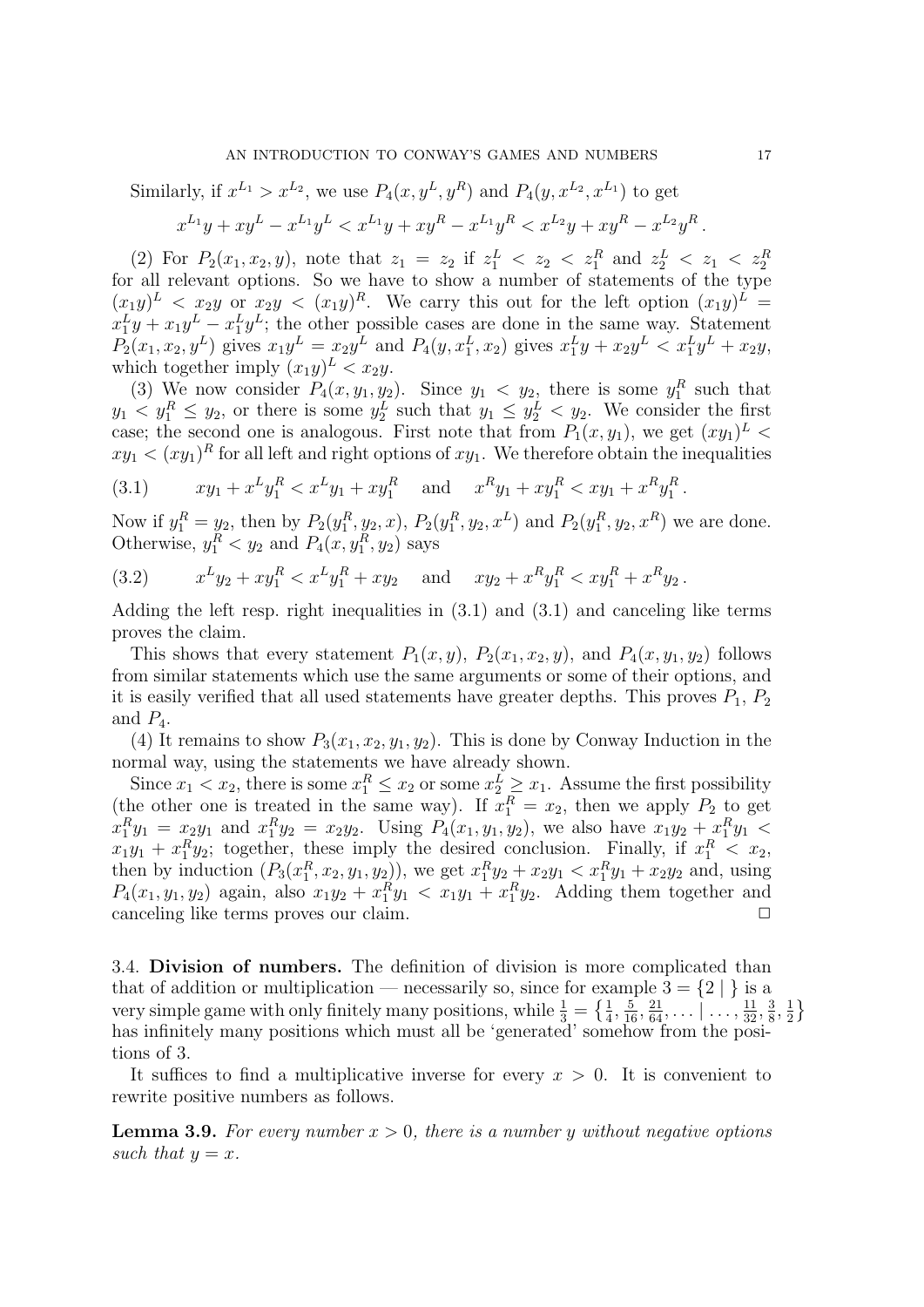PROOF: To achieve this, we simply add the left Gift Horse 0 and then delete all negative left options, which are now dominated by 0.  $\Box$ 

**Theorem 3.10.** For a number  $x > 0$  without negative options, define

$$
y = \left\{0, \frac{1 + (x^R - x)y^L}{x^R}, \frac{1 + (x^L - x)y^R}{x^L} \middle| \frac{1 + (x^L - x)y^L}{x^L}, \frac{1 + (x^R - x)y^R}{x^R} \right\}
$$
  
where all options  $x^L \neq 0$  and  $x^R$  of x are used. Then y is a number with  $xy = 1$ .

Note that this definition is recursive as always: in order to find  $y = 1/x$ , we need to know  $1/x^L$  and  $1/x^R$  first. However, this time we also need to know left and right options of  $y$ . We view this really as an algorithmic definition: initially, make 0 a left option of y. Then, for every left option  $y<sup>L</sup>$  generated so far, produce new left and right options of y with all  $x^L$  and all  $x^R$ ; similarly, for every right option  $y<sup>R</sup>$  already generated, do the same. This step is then iterated (countably) infinitely often. More precisely, we define a sequence of pairs of sets of numbers  $Y_n^L, Y_n^R$  recursively as follows.

$$
\begin{aligned} Y_0^L & = \{0\}, \quad Y_0^R = \emptyset \\ Y_{n+1}^L & = Y_n^L \cup \bigcup_{x^R} \Bigl\{ \frac{1 + (x^R - x)y^L}{x^R} : y^L \in Y_n^L \Bigr\} \cup \bigcup_{x^L} \Bigl\{ \frac{1 + (x^L - x)y^R}{x^L} : y^R \in Y_n^R \Bigr\} \\ Y_{n+1}^R & = Y_n^R \cup \bigcup_{x^L} \Bigl\{ \frac{1 + (x^L - x)y^L}{x^L} : y^L \in Y_n^L \Bigr\} \cup \bigcup_{x^R} \Bigl\{ \frac{1 + (x^R - x)y^R}{x^R} : y^R \in Y_n^R \Bigr\} \\ \end{aligned}
$$

Then

$$
y = \left\{ \bigcup_{n \in \mathbb{N}} Y_n^L \; \middle| \; \bigcup_{n \in \mathbb{N}} Y_n^R \right\} \, .
$$

If  $x$  is a real number (which always can be written with at most countably many options), we generate in every step new sets of left and right options, the suprema and infima of which converge to  $1/x$ . In this case, we have a convergent (infinite) algorithm specifying a Cauchy sequence of numbers. General numbers x might need arbitrarily big sets of options, so the option sets of  $y$  can become arbitrarily big too. However, the necessary number of iteration steps in the construction of  $y$  is still at most countable.

PROOF: (Compare [ONAG, Theorem 10].) By induction, all the options of  $y$  are numbers (there are of course two inductive processes involved, one with respect to  $x$ , and the other with respect to n above). We now prove that we have  $xy^L < 1 < xy^R$ for all left and right options of y. This is done by induction on n. The statement is obvious for  $n = 0$ . We give one of the four cases for the inductive step in detail: suppose  $y^L = (1 + (x^R - x)y^{L'})/x^R$  with  $y^{L'} \in Y_n^L$ , then by induction we have  $xy^{L'}$  < 1, so (by Theorem 3.8)  $(x^R - x)xy^{L'}$  <  $x^R - x$ , which is equivalent to the claim.

In order to prove that  $y$  is a number, we must show that the left options are smaller than the right options. It is easy to see that the right options are positive: for  $(1+(x^L-x)y^L)/x^L$ , this follows from  $1-xy^L > 0$ ; for  $(1+(x^R-x)y^R)/x^R$ , it follows by induction  $(y^R > 0)$ . There are then four more cases involving the two different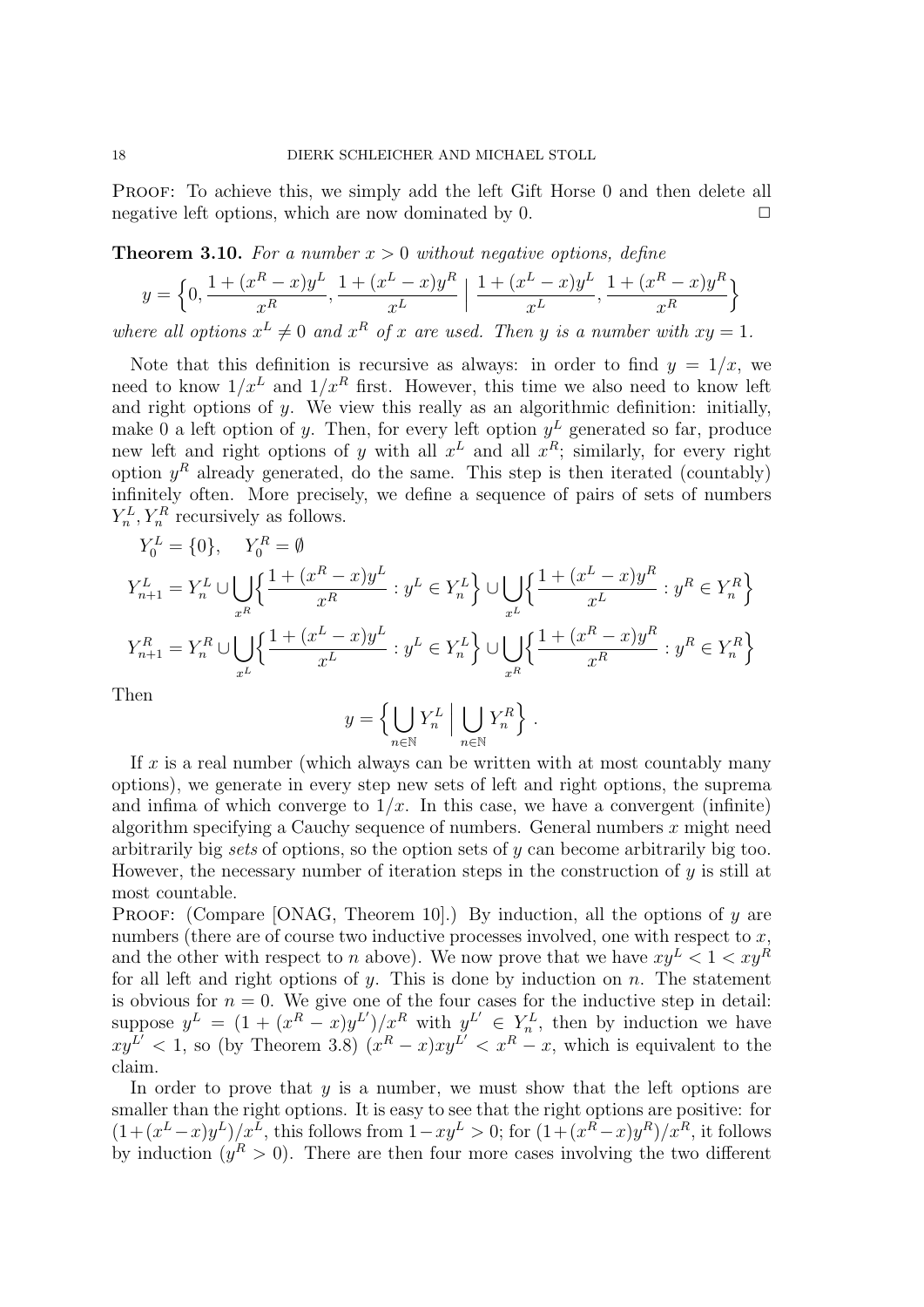kinds of generated left resp. right options. We look at two of them, the other two are dealt with analogously. So suppose we want to show that  $(1+(x^R-x)y^{L_1})/x^R$  $(1+(x^L-x)y^{L_2})/x^L$ . This is equivalent to

$$
x^{R}(1 + (x^{L} - x)y^{L_2}) - x^{L}(1 + (x^{R} - x)y^{L_1}) > 0.
$$

The left hand side of this equation can be written in each of the following two ways:

$$
(xR - xL)(1 - xyL1) + (yL1 - yL2)xR(x - xL)
$$
  
= (x<sup>R</sup> - x<sup>L</sup>)(1 - xy<sup>L<sub>2</sub></sup>) + (y<sup>L<sub>2</sub></sup> - y<sup>L<sub>1</sub></sup>)x<sup>L</sup>(x<sup>R</sup> - x),

showing that it is always positive. Now suppose we want to show that  $(1 + (x^{R_1} - x)y^L)/x^{R_1} < (1 + (x^{R_2} - x)y^R)/x^{R_2}$ . This is equivalent to

$$
x^{R_1}(1 + (x^{R_2} - x)y^R) - x^{R_2}(1 + (x^{R_1} - x)y^L) > 0.
$$

Again, the left hand side can be written as

$$
(yR - yL)xR1(xR2 - x) + (xR1 - xR2)(1 - xyL) = (yR - yL)xR2(xR1 - x) + (xR2 - xR1)(xyR - 1),
$$

showing that it is always positive. Note that we are using the inductive result that the 'earlier' options  $y^R$  and  $y^L$  satisfy  $y^R > y^L$ .

Finally, to prove that  $xy = 1$ , we have to show that  $(xy)^L < 1 < (xy)^R$  (since  $0 = 1<sup>L</sup> < xy$  trivially). For example, take

$$
(xy)^R = x^R y + xy^L - x^R y^L
$$
  
= 1 + x<sup>R</sup>  $\left( y - \frac{1 + (x^R - x)y^L}{x^R} \right)$   
= 1 + x<sup>R</sup> (y - y<sup>L'</sup>) > 1.

Corollary 3.11. The (equivalence classes of ) numbers form a totally ordered FIELD.

In fact, this field is real algebraically closed. This is shown in [ONAG, Chapter 4].

# 4. Ordinal numbers

### 4.1. Ordinal Numbers. [ONAG, § 2]

**Definition 4.1** (Ordinal Number). A game G is an *ordinal number* if it has no right options and all of its left options are ordinal numbers.

We will use small Greek letters like  $\alpha$ ,  $\beta$ ,  $\gamma$ , ... to denote ordinal numbers. An ordinal number is really a number in our sense, as the following lemma shows.

#### Lemma 4.2.

- (1) Every ordinal number is a number.
- (2) If  $\alpha$  is an ordinal number, then the class of all ordinal numbers  $\beta < \alpha$  is a set.
- (3) If  $\alpha$  is an ordinal number, then  $\alpha = {\beta : \beta < \alpha |}$ , where  $\beta$  runs through the ordinal numbers.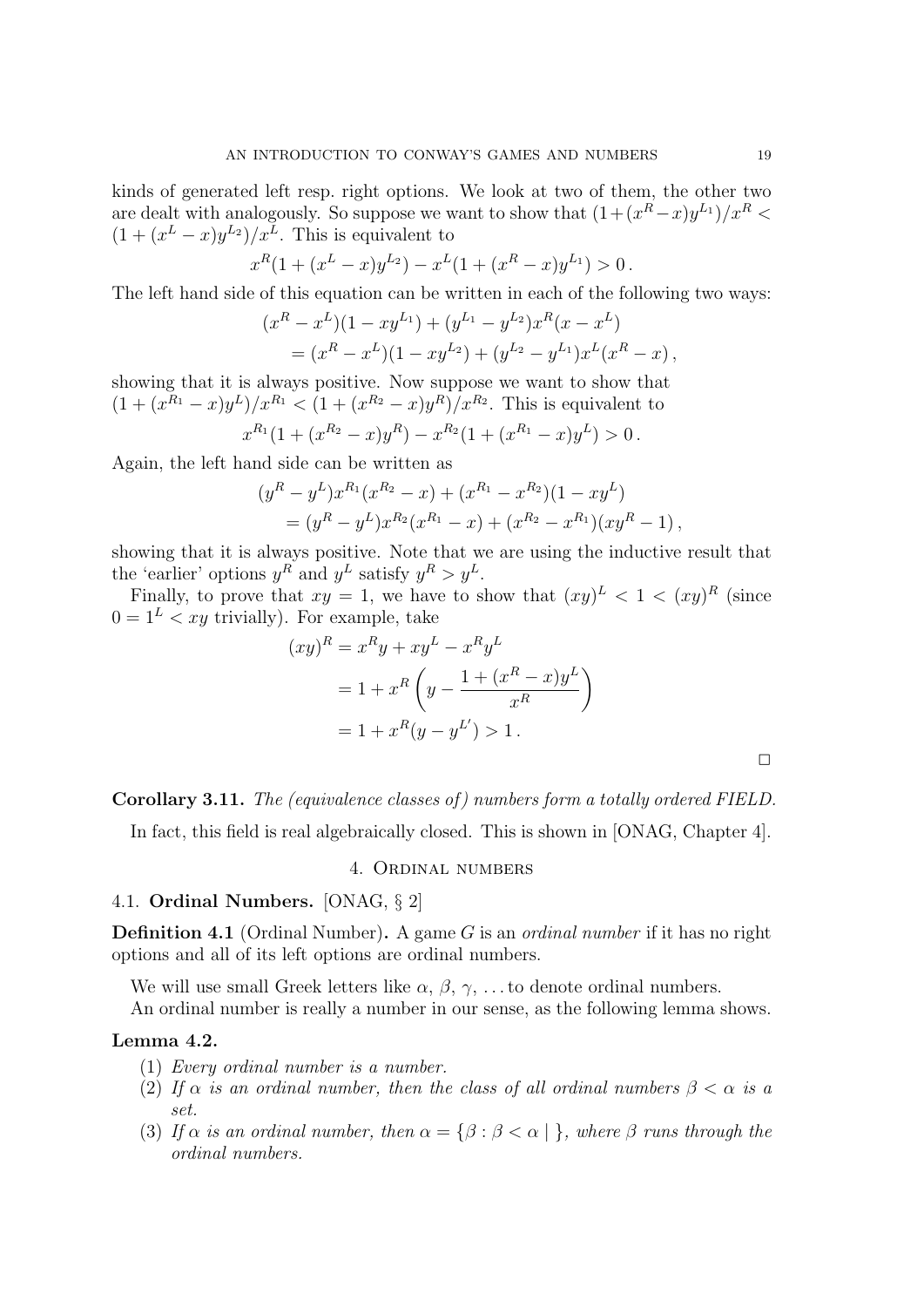(4) If  $\alpha$  is an ordinal number, then  $\alpha + 1 = {\alpha | \}$ .

**PROOF:** Note that  $\beta < \alpha$  implies that there is an  $\alpha^L$  such that  $\beta \leq \alpha^L$ . This follows from  $\alpha - \beta = \{ \alpha^L - \beta \mid \dots \}$  and the definition of  $G \triangleright 0$ .

- (1) Proof by induction. By hypothesis, all  $\alpha^L$  are numbers. Since there are no  $\alpha^R$ , the condition  $\alpha^L < \alpha^R$  for all pairs  $(\alpha^L, \alpha^R)$  is trivially satisfied; hence  $\alpha$  is itself a number.
- (2) We claim that  $\{\beta : \beta < \alpha\} = {\{\alpha^L\}} \cup \bigcup_{\alpha^L} {\{\beta : \beta < \alpha^L\}}$ . The statement follows from this by induction and the fact that the union of a family of sets indexed by a set is again a set.

The RHS is certainly contained in the LHS, since all  $\alpha^L < \alpha$ . Now let  $\beta < \alpha$ . Then  $\beta \leq \alpha^L$  for some  $\alpha^L$ , hence  $\beta < \alpha^L$  or  $\beta = \alpha^L$ , showing that  $\beta$ is an element of the RHS.

- (3) Let  $\gamma = {\beta : \beta < \alpha \mid}$  (this is a game by what we have just shown). Then  $\alpha-\gamma=\{\alpha^L-\gamma\mid \alpha-\gamma^L\}$  (there are no right options of  $\alpha$  or  $\gamma$ ). Since all  $\alpha^L$ are ordinal numbers and  $\alpha^L < \alpha$ , every  $\alpha^L$  is a left option of  $\gamma$ , hence  $\alpha^L < \gamma$ and all  $(\alpha - \gamma)^L < 0$ . By definition of  $\gamma$ , all  $\gamma^L < \alpha$ , so all  $(\alpha - \gamma)^R > 0$ . Therefore  $\alpha - \gamma = 0$ .
- (4) We have  $\alpha + 1 = {\alpha, \alpha^{L} + 1 \mid}$ , so we have to show that  $\alpha^{L} + 1 \leq \alpha$  for all  $\alpha^L$ . Let  $\beta = \alpha^L$ . By induction,  $\beta + 1 = {\beta | \ } \le {\beta, \dots | } = \alpha$ .

 $\Box$ 

Simple examples of ordinal numbers are the natural numbers:  $0 = \{ | \}$ ,  $1 = \{ 0 | \}$ ,  $2 = \{1 | \} = \{0, 1 | \}, \ldots$  The next ordinal number after all the natural numbers is quite important; it is  $\omega = \{0, 1, 2, \dots\}$ , the smallest infinite ordinal.

Recall that an ordered set or class is called well-ordered if every nonempty subset or subclass has a smallest element. This is equivalent to the requirement that there be no infinite descending chain of elements  $x_0 > x_1 > x_2 > \ldots$ .

Proposition 4.3. The class of ordinal numbers is well-ordered.

**PROOF:** Let  $\mathcal C$  be some nonempty class of ordinal numbers. Then there is some  $\alpha \in \mathcal{C}$ . Replace C by the set  $\mathcal{S} = {\beta \in \mathcal{C} : \beta \leq \alpha}$ ; then it suffices to show that the set  $\{\beta : \beta \leq \alpha\}$  is well-ordered. But every descending chain in this set is a chain of options of  $\{\alpha \mid \}$  and therefore must be finite by the DGC.

The principle of Conway Induction applied to ordinal numbers results in the Theorem of Ordinal Induction (sometimes called 'transfinite induction').

**Theorem 4.4** (Ordinal Induction). Let P be a property which ordinal numbers might have. If 'β satisfies P for all  $\beta < \alpha$ ' implies ' $\alpha$  satisfies P', then all ordinal numbers satisfy P.

**PROOF:** Apply Conway Induction to the property 'if  $G$  is an ordinal number, then G satisfies P', and recall that  $\alpha = \{\beta < \alpha \mid \}$ .

On the other hand, one could use the concept of birthdays (see below) to prove the principle of Conway Induction from the Theorem of Ordinal Induction.

Of course, we then also have a principle of Ordinal Recursion. For example, we can recursively define the following numbers.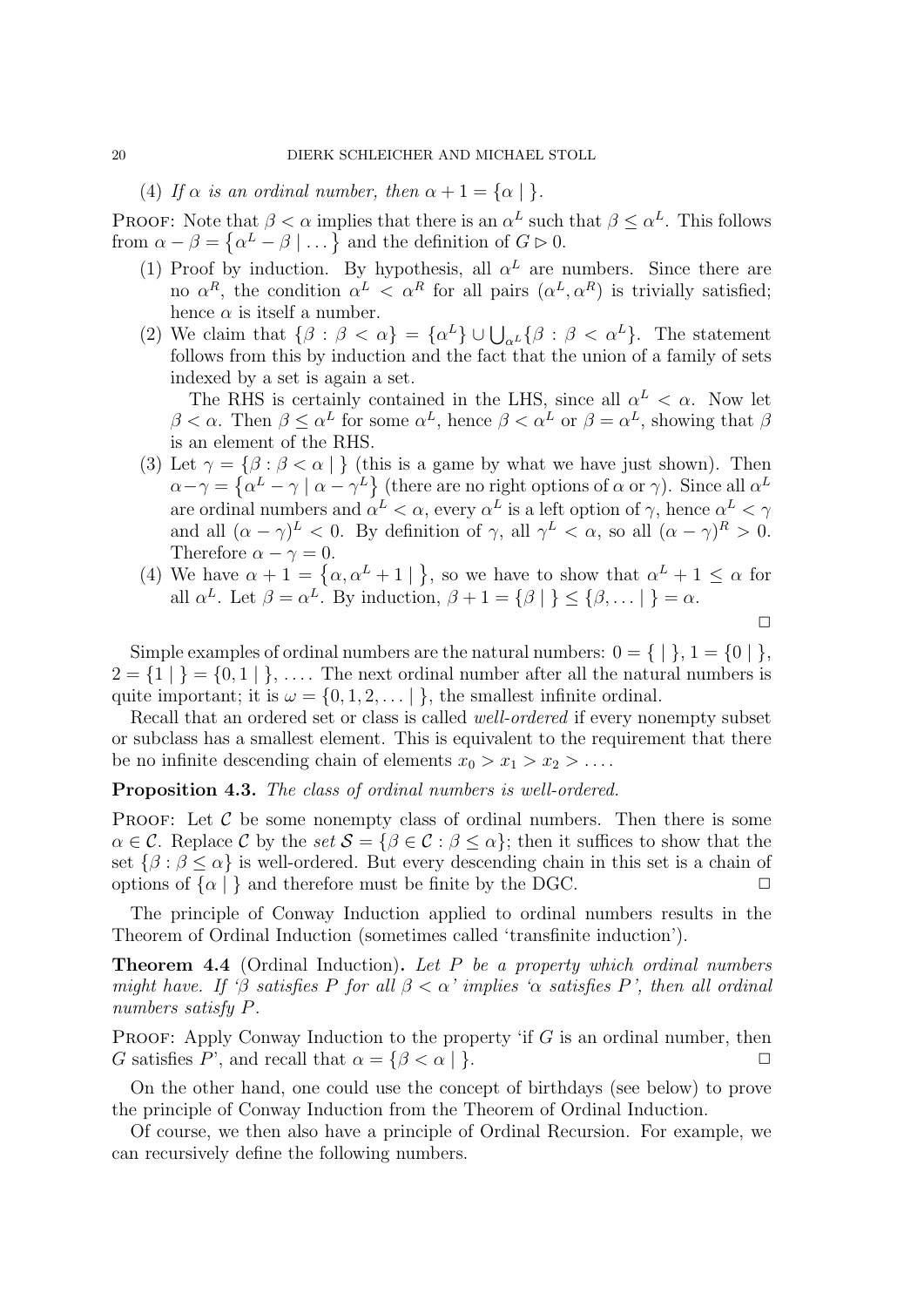**Definition 4.5.**  $2^{-\alpha} := \{0 \mid 2^{-\beta} : \beta < \alpha\}$  (where  $\alpha$  and  $\beta$  are ordinal numbers).

These numbers are all positive and approach zero, in a similar way as the ordinal numbers approach infinity — for every positive number  $z > 0$ , there is some ordinal number  $\alpha$  such that  $2^{-\alpha} < z$ . As an example, we have  $2^{-\omega} = \omega^{-1}$ . The notation is justified, since one shows easily that  $2 \cdot 2^{-(\alpha+1)} = 2^{-\alpha}$ .

Finally, there is another important property of the ordinal numbers, which is sort of dual to the well-ordering property.

Proposition 4.6. Every set of ordinal numbers has a least upper bound within the ordinal numbers.

**PROOF:** Let S be such a set. Then  $\alpha = \{S \mid \}$  is an ordinal number<sup>5</sup> and an upper bound for  $S$ . Hence the class of ordinal upper bounds is nonempty, therefore (because of well-ordering) there is a least upper bound.  $\Box$ 

4.2. Birthdays. The concept of birthday of a game is a way of making the history of creation of numbers and games precise. It assigns to every game an ordinal number which can be understood as the 'number of steps' that are necessary to create this game 'out of nothing' (i.e., starting with the empty set).

**Definition 4.7** (Birthday). Let G be a game. The *birthday* of G,  $b(G)$  is defined recursively by  $b(G) = \{b(G^L), b(G^R) \mid \}.$ 

For example,  $b(0) = 0$ ,  $b(1) = b(-1) = b(*) = 1$ ; more generally, for ordinal numbers  $\alpha$ , one has  $b(\alpha) = \alpha$ . A game is short if and only if its birthday is finite (see below). All non-short real numbers have birthday  $\omega$ . The successive 'creation' of numbers with the first few birthdays is illustrated by the 'Australian Number Tree' in  $[WW, § 2, Fig. 2]$  and  $[ONAG, Fig. 0].$ 

By definition, the birthday is an ordinal number. It has the following simple properties.

**Lemma 4.8.** Let G be a game. Then  $b(G^L) < b(G)$  for all  $G^L$  and  $b(G^R) < b(G)$ for all  $G^R$ . Furthermore,  $b(-G) = b(G)$ .

PROOF: Immediate from the definition.  $\Box$ 

Note that two games that are equal can have different birthdays. For example,  ${-1 \mid 1} = 0$ , but the first has birthday 2, whereas  $b(0) = 0$ . But there is a welldefined minimal birthday among the games in an equivalence class.

**Proposition 4.9.** A game G is short if and only if it has birthday  $b(G) < \omega$  (i.e.,  $b(G) = n$  for some  $n \in \mathbb{N} = \{0, 1, \dots\}$ .

**PROOF:** If G is short, then by induction all its finitely many options have finite birthdays. Let b be the maximum of these. Then  $b(G) = \{b \mid \} = b + 1 < \omega$ . The reverse implication follows from the fact that there are only finitely many games with any given finite birthday (this is easily seen by ordinary induction).  $\Box$ 

The birthday is sometimes useful if one needs a bound on a game.

<sup>&</sup>lt;sup>5</sup>This is the customary abuse of notation: we mean the ordered pair  $\alpha = (\mathcal{S}, \{\}) = \{s : s \in \mathcal{S} \}\$ .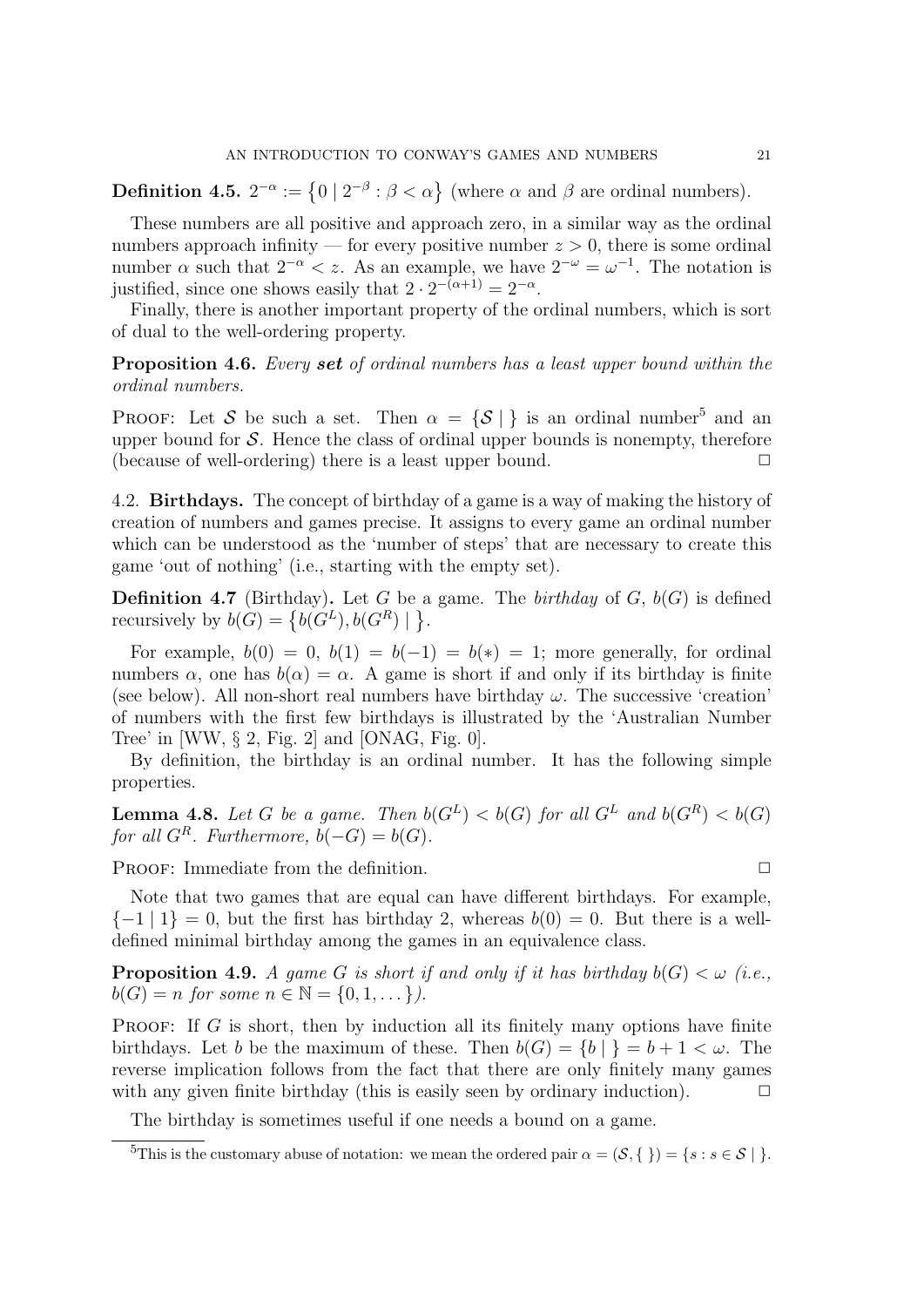**Proposition 4.10.** If G is a game, then  $-b(G) \leq G \leq b(G)$ .

PROOF: It suffices to prove the upper bound; the lower bound follows by replacing  $G$  with  $-G$ , since both have the same birthday.

Let  $\alpha = b(G)$ .  $G \leq \alpha$  means that for all  $G^L$ , we have  $G^L \lhd \alpha$ , and for all  $\alpha^R$ , we have  $G \triangleleft \alpha^R$ . But there are no  $\alpha^R$ , so we can forget about the second condition. Now by induction,  $G^L \leq b(G^L) < b(G) = \alpha$ , giving the first part.  $\Box$ 

### 5. Games and Numbers

In some sense, numbers are the simplest games — since they are totally ordered, we know exactly what happens (i.e., who wins) when we add games that are numbers. It is much more difficult to deal with general games. In order to make life easier, we try to get as much mileage as we can out of comparing games with numbers. References for this chapter are [ONAG, §§ 8, 9], [WW, §§ 2, 6].

5.1. When is a game already a number? If we want to compare games with numbers, the first question we have to answer is whether a given game is already (equal to) a number. The following result gives a general recipe for deciding that two games are equal; it can be used to provide a criterion for when a game is a number.

**Proposition 5.1** (General Simplicity Theorem). Let G and H be games such that

(1)  $\forall G^L : G^L \lhd H$  and  $\forall G^R : H \lhd G^R;$  $(2) \ \forall H^L \exists G^L : H^L \leq G^L \ and \ \forall H^R \exists G^R : H^R \geq G^R.$ Then  $G = H$ .

PROOF: By the first assumption, all  $G<sup>L</sup>$  are left gift horses for H, and all  $G<sup>R</sup>$  are right gift horses for H. So  $H = K$ , where K is the game whose set of left (resp. right) options is the union of the left (resp. right) options of  $G$  and of  $H$ . Then by the second assumption, all the options in  $K$  that came from  $H$  are dominated by options that came from  $G$ , so we can eliminate all the options coming from  $H$  and get  $H = K = G$ .

Note that if  $H$  is a number, then the second condition means that the first condition does not hold with  $H$  replaced by an option of  $H$ . This gives the usual statement of the Simplicity Theorem for comparing games with numbers (the last claim in the following corollary).

**Corollary 5.2.** Suppose G is a game and x is a number such that  $\forall G^L : G^L \lhd x$ and  $\forall G^R : x \triangleleft G^R$ . Then G is equal to a number; in fact, G equals a position of x. If no option of x satisfies the assumption in place of x, then  $G = x$ .

PROOF: (See also [ONAG, Thm. 11].) The second statement is a special case of Prop. 5.1. If there is an option x' of x such that  $G^L \lhd x' \lhd G^R$ , then replace x with x' and use induction.  $\Box$ 

The notion of 'simple' games is defined in terms of birthdays: the earlier a game is created (i.e. the smaller its birthday), the simpler it is. The simplest game is  $0 = \{ | \}$  which is created first, and subsequently more and more complicated games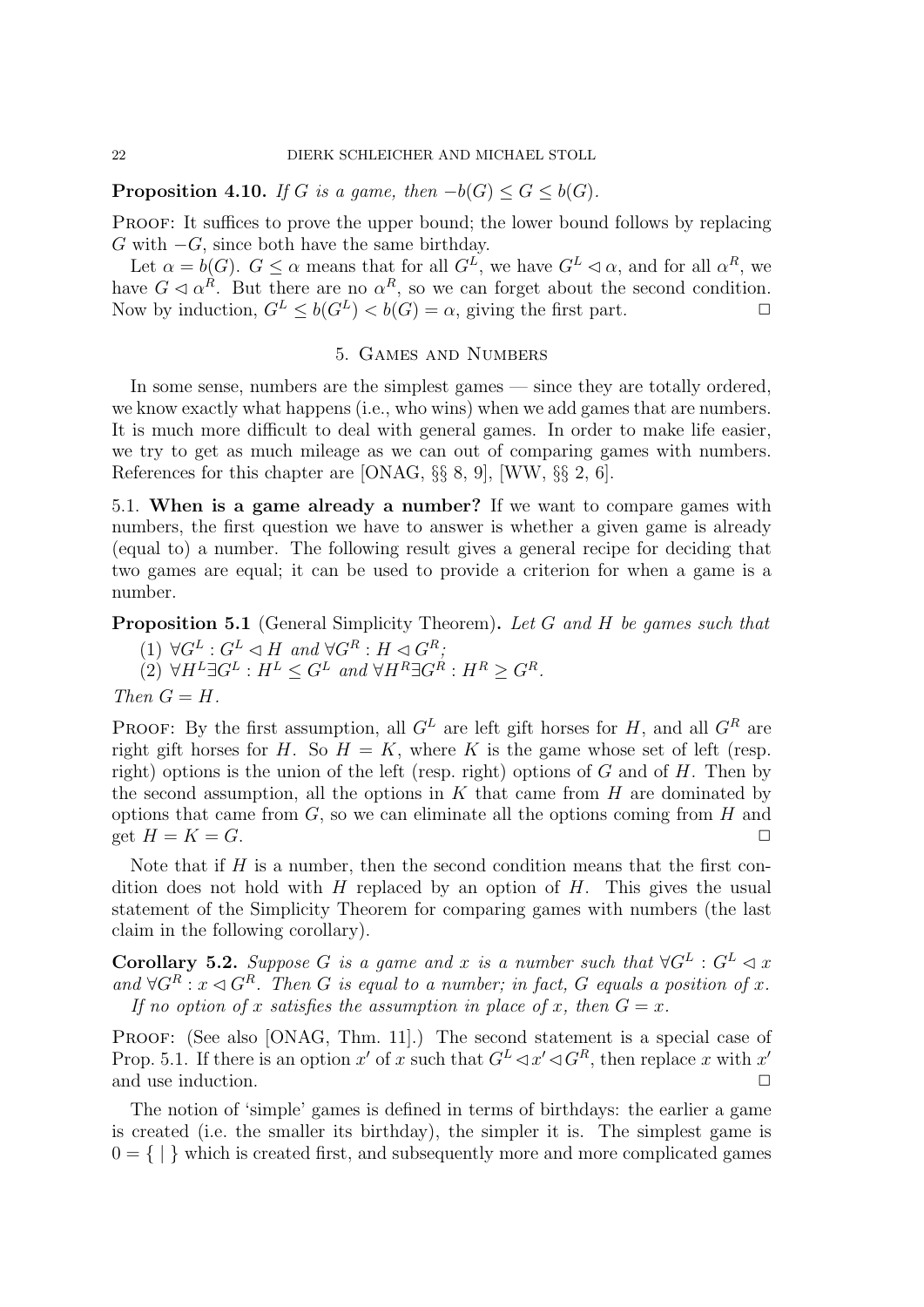with later birthdays are created out of simpler (older) ones. The name 'Simplicity Theorem' for the last statement in the corollary above comes from the fact that in this case,  $x$  is the 'simplest' number satisfying the assumption (because none of its options do). If  $G$  is a number, the statement can then be interpreted as saying that  $G$  equals the simplest number that fits between  $G$ 's left and right options.

For example, a game that has no right options must equal a number, since  $G^L \leq$  $b(G^L) < b(G)$ . In fact, this number is a position of  $b(G)$ , hence G is even an ordinal number.

Note that a game G such that for all pairs  $(G^L, G^R)$  we have  $G^L < G^R$  is not necessarily a number. A simple counterexample is given by  $G = \{0 \mid \uparrow\}$ , where  $\uparrow$  = {0 | \*}, which is a positive game smaller than all positive (Conway) numbers (an all small game, see below in Section 6), but we have  $0 < \uparrow$ .

5.2. How to play with numbers. It is clear how one has to play in a number: choose an option which is as large (or as small) as possible. It is always a disadvantage to move in a number because one has to move to a position worse than before. In any case, we can easily predict from the sign of the number who will win the game, and in order to achieve this win, it is only necessary to choose options of the correct sign. As far as playing is concerned, numbers are pretty boring! But what is good play in a sum  $G + x$ , where x is a number and G is not?

**Theorem 5.3** (Weak Number Avoidance Theorem). If G is a game that is not equal to a number and x is a number, then

$$
x \lhd G \iff \exists G^L : x \leq G^L.
$$

PROOF: The implication ' $\Leftarrow$ ' is trivial. Now assume  $x \triangleleft G$ . This means that either  $\exists G^L \geq x$  (and we are done), or  $\exists x^R \leq G$ , and we can assume that for all  $G^L$ , we have  $x \triangleright G^L$ . Since G is not equal to a number by assumption, Cor. 5.2 implies that there is some  $G^R$  with  $x \geq G^R$ . But then we get  $G \geq x^R > x \geq G^R$ , in contradiction to the basic fact  $G \triangleleft G^R$ .

If we apply this to G and  $-x$ , it says  $G + x \triangleright 0 \iff G^L + x \geq 0$  for some  $G^L$ . In words, this means that if there is a winning move in the sum  $G + x$ , then there is already a winning move in the G component. In short:

In order to win a game, you do not have to move in a number, unless there is nothing else to do.

This does not mean, however, that the other options  $G + x^L$  are redundant (i.e., dominated or reversible). This is only the case in general when  $G$  is *short*. In order to prove this stronger version of the Number Avoidance Theorem, we need some preparations.

**Definition 5.4** (Left and Right Stops). Let G be a short game. We define (short) numbers  $L(G)$  and  $R(G)$ , the *left* and *right stops* of G, as follows.

If G is (equal to) a number, we set  $L(G) = R(G) = G$ . Otherwise,

$$
L(G) = \max_{G^L} R(G^L) \quad \text{and} \quad R(G) = \min_{G^R} L(G^R).
$$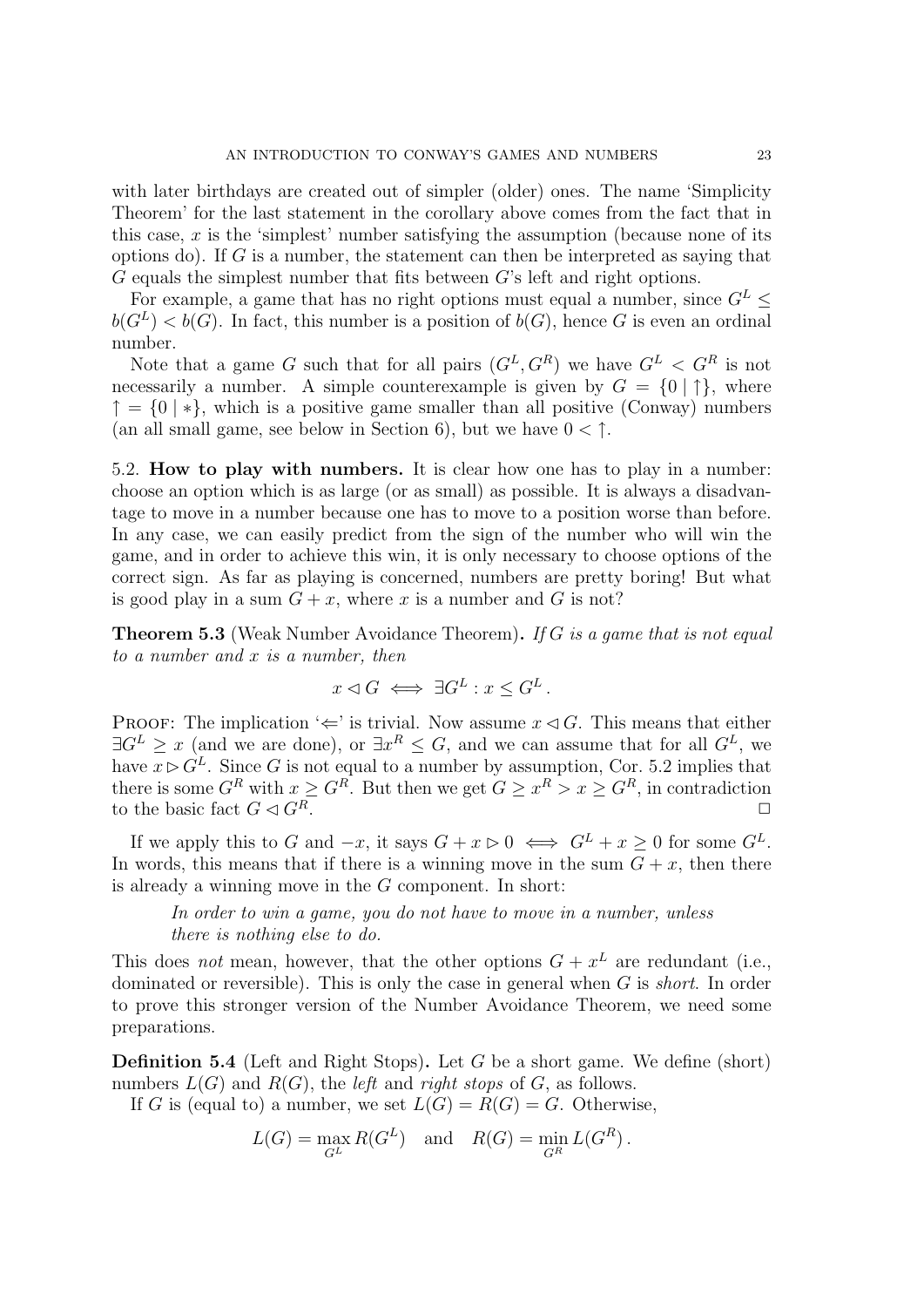Since G has only finitely many options, the maxima and minima exist. Note that G must have left and right options; otherwise G would be a number.

One can think of  $L(G)$  as the best value Left can achieve as first player in G, at the point when the game becomes a number. Similarly,  $R(G)$  is the best value Right can achieve when moving first. (Since numbers are pretty uninteresting games, we can stop playing as soon as the game turns into a number; this number can then conveniently be interpreted as the score of the game.)

### Proposition 5.5. Let G be a short game.

(1) If y is a number, then the following implications hold.

$$
y > L(G) \Longrightarrow y > G, \qquad y < L(G) \Longrightarrow y \lhd G,
$$
  

$$
y < R(G) \Longrightarrow y < G, \qquad y > R(G) \Longrightarrow y \rhd G.
$$

(2) If  $z > 0$  is a positive number and G is not equal to a number, then  $G < G<sup>L</sup> + z$ for some  $G^L$ .

### PROOF:

(1) If G is a number, then  $G = L(G) = R(G)$ , and the statements are trivially true. If  $G$  is not a number, we proceed by induction.

Assume  $y > L(G)$ . Then by definition, we have  $y > R(G^L)$  for all  $G^L$ . By induction hypothesis, this implies  $y \triangleright G^L$  for all  $G^L$ . By Thm. 5.3, this means  $y \geq G$ , hence  $y > G$ , since y cannot equal G (y is a number, but G is not).

Now assume  $y < L(G)$ . Then by definition,  $y < R(G^L)$  for some  $G^L$ . By induction hypothesis,  $y < G^L$  for this  $G^L$ . But this implies  $y \triangleleft G$ .

The other two statements are proved analogously.

(2) Let  $y = L(G) + z/2$ . By the first part, we then have  $y > G$  and  $y - z \triangleleft G$ . By Thm. 5.3, there is a  $G^L$  with  $y - z \leq G^L$ . Hence  $G < y \leq G^L + z$ .

 $\Box$ 

The first part of the preceding proposition can be interpreted as saying that the *confusion interval* of G (the set of numbers G is fuzzy to) extends from  $R(G)$ to  $L(G)$ . (The endpoints may or may not be included; this depends on who has the move when the game reaches its stopping position; compare the Temperature Theory of games in [ONAG, § 9] and [WW, § 6].)

With these preparations, we can now state and prove the Number Avoidance Theorem in its strong form.

Theorem 5.6 (Strong Number Avoidance Theorem). If G is a **short** game that is not equal to a number and x is a number, then  $G + x = \{G^L + x \mid G^R + x\}.$ 

PROOF: (Compare [ONAG, Thm. 90].)

We have  $G + x = \{G^L + x, G + x^L \mid G^R + x, G + x^R\}$ . Consider an option  $G + x^L$ . By the second part of Prop. 5.5, applied to  $z = x - x^L$ , there is some  $G^L$  such that  $G < G^L + x - x^L$ . Therefore  $G + x^L < G^L + x$  is dominated and can be removed. An analogous argument applies to  $G + x^R$ .  $R$ .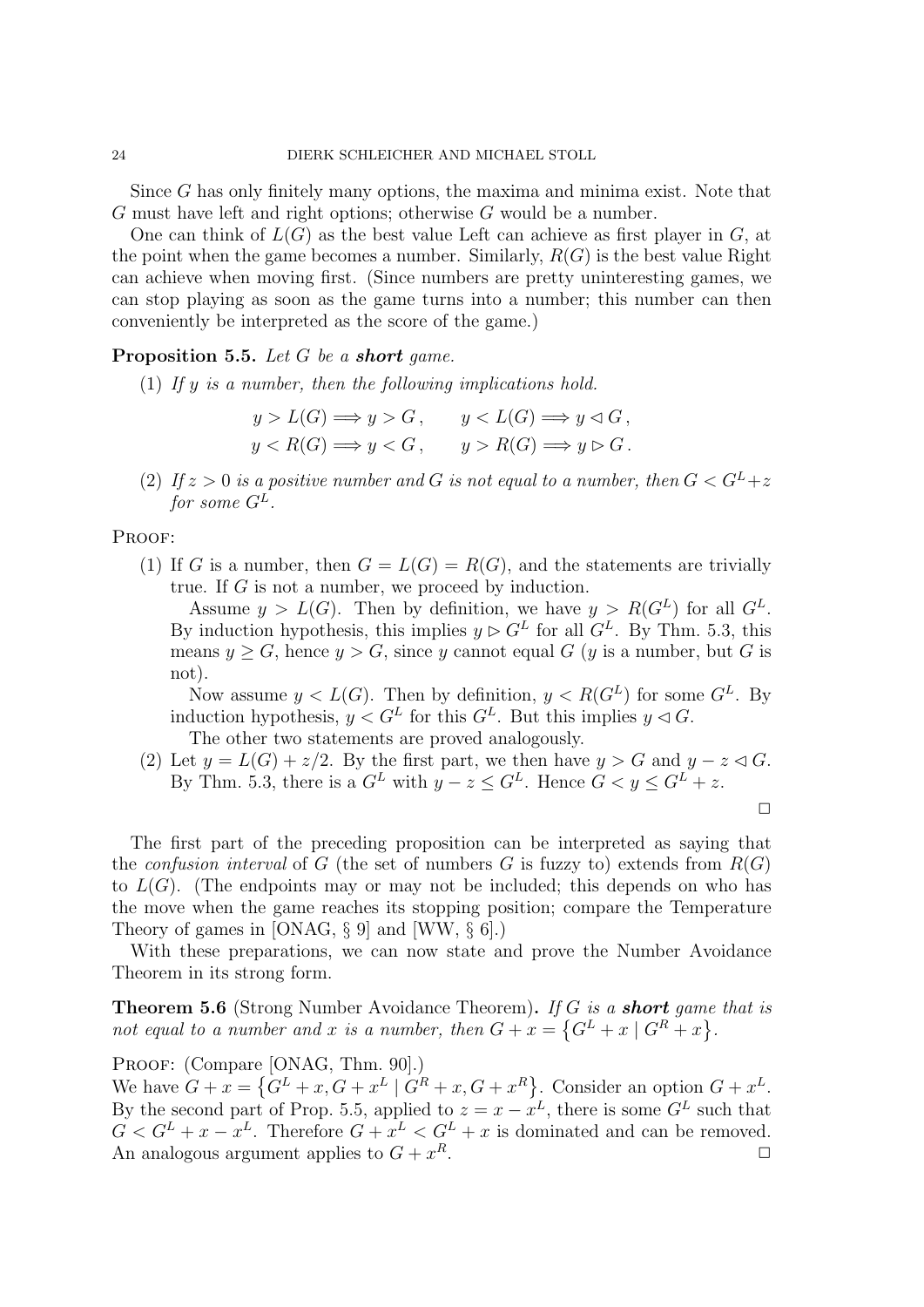Let us demonstrate that the assumption on  $G$  is really necessary. Consider the game

$$
G = \{ \mathbb{Z} \mid \mathbb{Z} \} = \{ \dots, -2, -1, 0, 1, 2, \dots \mid \dots, -2, -1, 0, 1, 2, \dots \} .
$$

Then  $\{G^L + 1 \mid G^R + 1\} = \{Z + 1 \mid Z + 1\} = \{Z \mid Z\} = G$ , but (of course)  $G + 1 \neq$ G, since  $1 \neq 0$ .

This game G also provides a counterexample to the second part of Prop. 5.5 for non-short games. It is easily seen that G || n for all integers n, hence  $G < G^L + 1$ is impossible.

The deeper reason for this failure is that it is not possible to define left and right stops for general games. And this is because there is nothing like a supremum of an arbitrary set of numbers (for example,  $\mathbb Z$  has no least upper bound). This should be contrasted with the situation we have with ordinal numbers, where every set of ordinal numbers has a least upper bound within the ordinal numbers.

## 6. Infinitesimal games [WW, § 8]

If a game is approximately the size of a positive (or negative) number, we know that Left (or Right) will win it. But there are games which are less than all positive numbers and greater than all negative numbers, and we do not get a hint as to who is favored by the game. Such a game is called infinitesimal.

#### Definition 6.1 (Infinitesimal).

- (1) A game G is called *infinitesimal* if  $-2^{-n} < G < 2^{-n}$  for all natural numbers n.
- (2) A game G is called *strongly infinitesimal* if  $-z < G < z$  for all positive numbers z.

An example of an infinitesimal, but not strongly infinitesimal game is given by  $2^{-\omega} = \{0 \mid 2^{-n} : n \in \mathbb{N}\}\.$  The standard example of a positive strongly infinitesimal game is  $\uparrow$  = {0 | \*} (pronounced 'up'). More examples are provided by the following class of games.

**Definition 6.2** (All Small). A game G is called all small if every position of G that has left options also has right options and vice versa.

Since a game without left (or right) options is a number, this definition is equivalent to 'no number other than 0 occurs as a position of  $G'$ . The simplest all small games are  $0, *$ ,  $\uparrow$  =  $\{0 \mid * \}$  and  $\downarrow$  =  $\{ * \mid 0 \}$  (note that  $\{ * \mid * \} = 0$ ). They show that an all small game can fall into any of the four outcome classes.

## Proposition 6.3. If G is an all small game, then G is strongly infinitesimal.

PROOF: If G is a number, then  $G = 0$ , and the claim holds trivially. Otherwise, G has left and right options, all of which are strongly infinitesimal by induction. Let  $z > 0$  be a number. Let  $z<sup>R</sup>$  be some right option of z. Then for all and hence for some  $G^R$ , we have  $G^R < z < z^R$  and so  $G \triangleleft z^R$ . On the other hand, we have  $G^L < z$ for all  $G^L$ . Together, these two facts imply that  $G \leq z$ . The inequality  $G \geq -z$  is shown in the same way.  $\Box$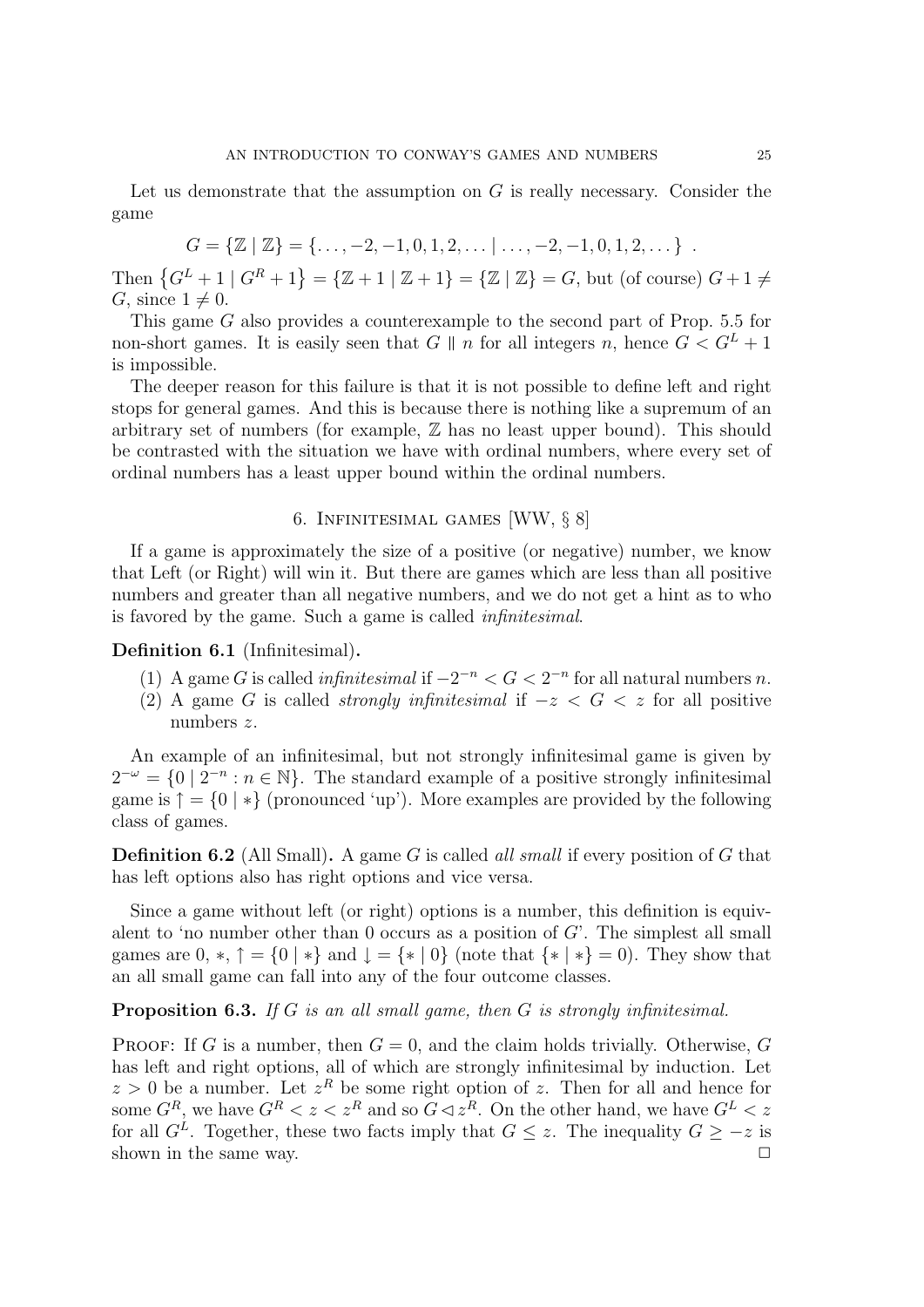Not all strongly infinitesimal games are all small. Examples are provided by 'tinies' and 'minies' like  $\{0 | \{0 | -1\} \}$  [WW,  $\S 5$ ].

We will see in a moment that for short games, 'infinitesimal' and 'strongly infinitesimal' are the same. More precisely, the following theorem tells us that a short infinitesimal game is already bounded by some integral multiple of ↑. (This is mentioned in [WW, § 20: 'The Paradox'], but we do not know of a published proof.) For example, we have  $* < 2$ †, and so also  $2^* + * > 0$ .

### Theorem 6.4. Let G be a short game.

- (1) If  $G \triangleleft 2^{-n}$  for all positive integers n, there is some positive integer m such that  $G \triangleleft m \uparrow$ .
- (2) If  $G \leq 2^{-n}$  for all positive integers n, there is some positive integer m such that  $G \leq m$ <sup> $\uparrow$ </sup>.

**PROOF:** We can assume that  $G$  is not a number, because otherwise the assumption implies in both cases that  $G \leq 0$ . We use induction.

- (1)  $G \triangleleft 2^{-n}$  means by Thm. 5.3 that there is some  $G^R$  with  $G^R \leq 2^{-n}$ . Since there are only finitely many  $G^R$  (G is short), there must be one  $G^R$  that works for infinitely many and hence for all  $n$ . By induction, we conclude that  $G^R \leq m \uparrow$  for this  $G^R$  and some m and therefore  $G \lhd m \uparrow$  for this m.
- (2) (a) If  $G \leq 2^{-n}$ , then  $G < 2^{-(n-1)}$ . Hence G satisfies the assumption of the first part, and we conclude that there is some  $m_0$  such that  $G \triangleleft m \uparrow$  for all  $m > m_0$ .
	- (b)  $G \leq 2^{-n}$  implies that for all  $G^L$ , we have  $G^L \lhd 2^{-n}$ . By induction, for every  $G^L$ , there is some m such that  $G^L \lhd m$ <sup> $\uparrow$ </sup>. Since there are only finitely many  $G^L$  (G is short), there is some  $m_1$  such that  $G^L \lhd m_1 \uparrow$  for all  $G^L$ .
	- (c) Now let  $m = \max\{m_1, m_0 + 3\}$ . By (a), we know that  $G \lhd (m-3) \uparrow$  $(m-1)\uparrow +\ast = (m\uparrow)^R$ . By (b), we know that  $G^L \lhd m\uparrow$  for all  $G^L$ . Together, these imply  $G \leq m$ <sup> $\uparrow$ </sup>.

 $\Box$ 

The apparent asymmetry in this proof is due to the lack of something like an 'Up Avoidance Theorem'.

This result says that infinitesimal short games can be measured in (short) units of ↑. This is the justification behind the 'atomic weight calculus' described in [WW, §§ 7, 8].

Remark 6.5. It is perhaps tempting to think that a similar statement should be true for strongly infinitesimal general games. If one tries to mimic the above proof, one runs into two difficulties. In the first part, we have used that any finite set of positive short numbers has a positive short lower bound. The corresponding conclusion would still be valid, since any set of positive numbers has a positive lower bound (which is a number). (For  $z > 0$  it is easy to see that  $z \geq 2^{-b(z)}$ ; the claim then follows from the statement on upper bounds for sets of ordinals.) In the second part, we have used that any finite set of natural numbers (or multiples  $m\uparrow$ ) has an upper bound. This does not seem to generalize easily.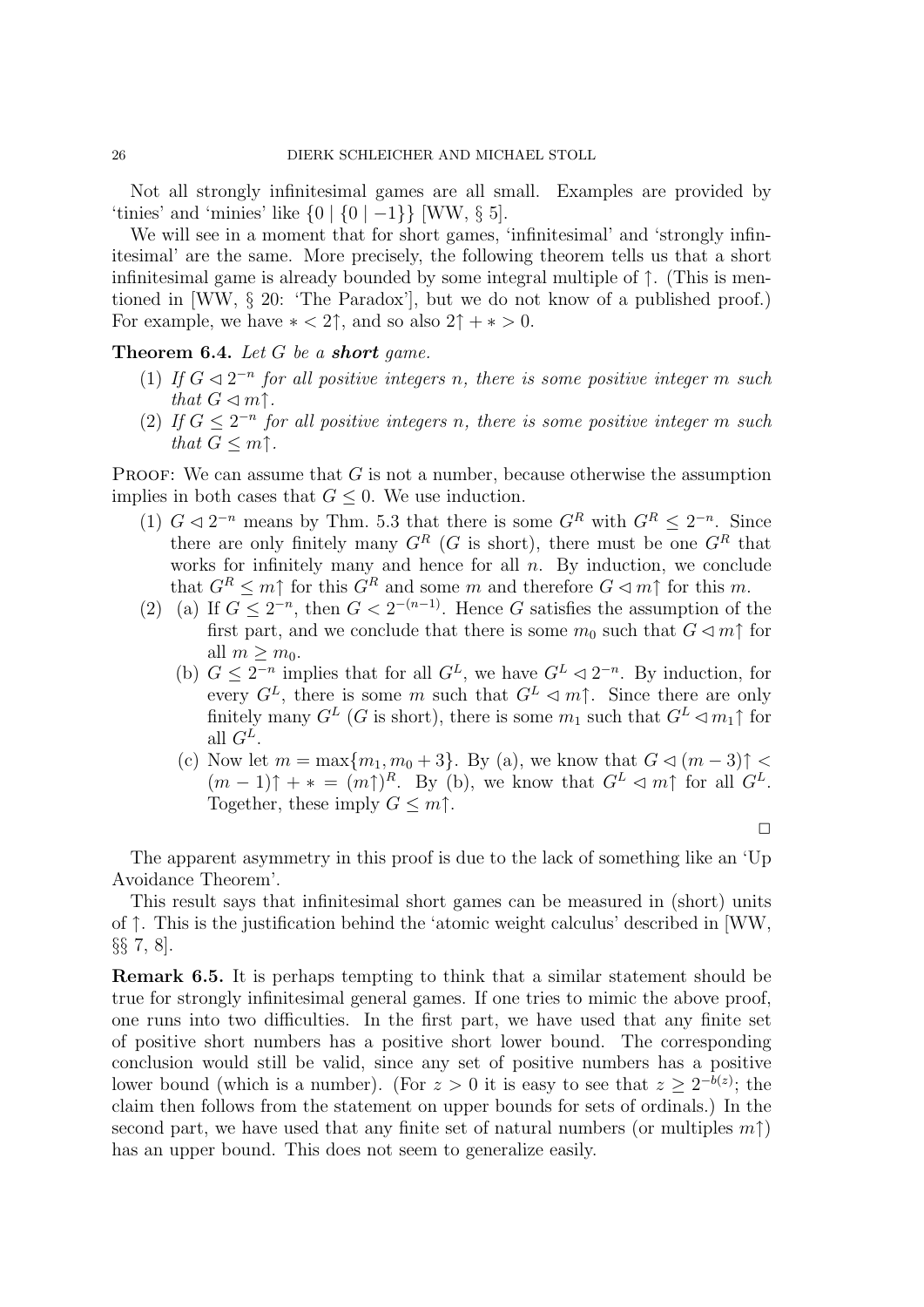### 7. Impartial Games [WW, § 3], [ONAG, § 11]

7.1. What is an impartial game? An impartial game is one in which both players have the same possible moves in every position. Formally, this reads as follows.

Definition 7.1 (Impartial Game). An impartial game is a game for which the sets of left and right options are equal, and all options are impartial games themselves.

It follows that every impartial game G satisfies  $G = -G$ , hence  $G + G = 0$ . Therefore,  $G = 0$  or  $G \parallel 0$ . There is no need to distinguish the sets of left and right options, so we simply write  $G = \{G', G'', \dots\}$ , where  $\{G', G'', \dots\}$  is the set of options of G (again, this notation is not meant to suggest that the set of options should be countable or non-empty).

The standard examples include the game of Nim: it consists of a finite collection of heaps  $H_1, \ldots, H_n$ , each of which is an ordinal number (some number of coins, matches, etc.; if this makes you feel more comfortable, think of natural numbers only). A move consists of reducing any single heap by an arbitrary amount (i.e., replacing one of the ordinal numbers by a strictly smaller ordinal number), leaving all other heaps unaffected. A move in the ordinal number 0 is of course impossible, so the game ends when all heaps are reduced to 0. As usual, winner is the one who made the last move. Note that a single heap game is trivial: if the heap is non-zero, then the winning move consists in reducing the heap to zero, leaving no legal move to the opponent. A game with several heaps is the sum (in our usual sense) of its heaps: it is  $H_1 + H_2 + \cdots + H_n$ .

Conway coined the term nimber for a single Nim heap, and he writes ∗n for a heap of size n (where n is of course an ordinal number). The rules of Nim can then simply be written as  $*0 = 0$ ,  $* n = \{ *0, *1, \ldots, * (n-1) \}$  (if n is finite) or  $* n = \{ *k : k < n \}$ (in general). We have  $*n = *k$  if and only  $n = k$ : the equality  $*n = *k$  means  $0 = *n - *k = *n + *k$  (note that  $*k = -*k$  since nimbers are impartial games), and in  $*n+*k$  with  $n \neq k$  the first player wins by reducing the larger heap so as to leave two heaps of equal size to the opponent). The nimbers inherit a total ordering from the ordinal numbers so that every set of nimbers is well-ordered (Proposition 4.3). But note that this is not the same as the ordering of general games restricted to impartial games: a Nim heap  $*n$  of size  $n > 0$  has  $*n \mid 0$ , not  $*n > 0!$ 

A second note on set theory. Since there is no need to distinguish the left and right options of impartial games, and all these options are impartial games themselves, Definition 2.1 of Games simplifies to the following:

#### Definition 7.2 (Impartial Game).

- (1) Let  $G$  be a set of impartial games. Then  $G$  is an *impartial game*.
- (2) (Descending Game Condition for Impartial Games). There is no infinite sequence of games  $G^i$  with  $G^{i+1} \in G^i$  for all  $i \in \mathbb{N}$ .

Therefore, impartial games are just sets in the sense of Zermelo and Fraenkel; the Descending Game Condition exactly reduces to the Axiom of Foundation.<sup>6</sup>

<sup>&</sup>lt;sup>6</sup>The observation that every set can be viewed as an impartial game leads to amusing questions of the type "what is the Nim heap equivalent to  $\mathbb{Z}, \mathbb{Q}, \mathbb{R}, \mathbb{C}, \ldots$ " The answer of course depends on the exact way of representing these sets within set theory.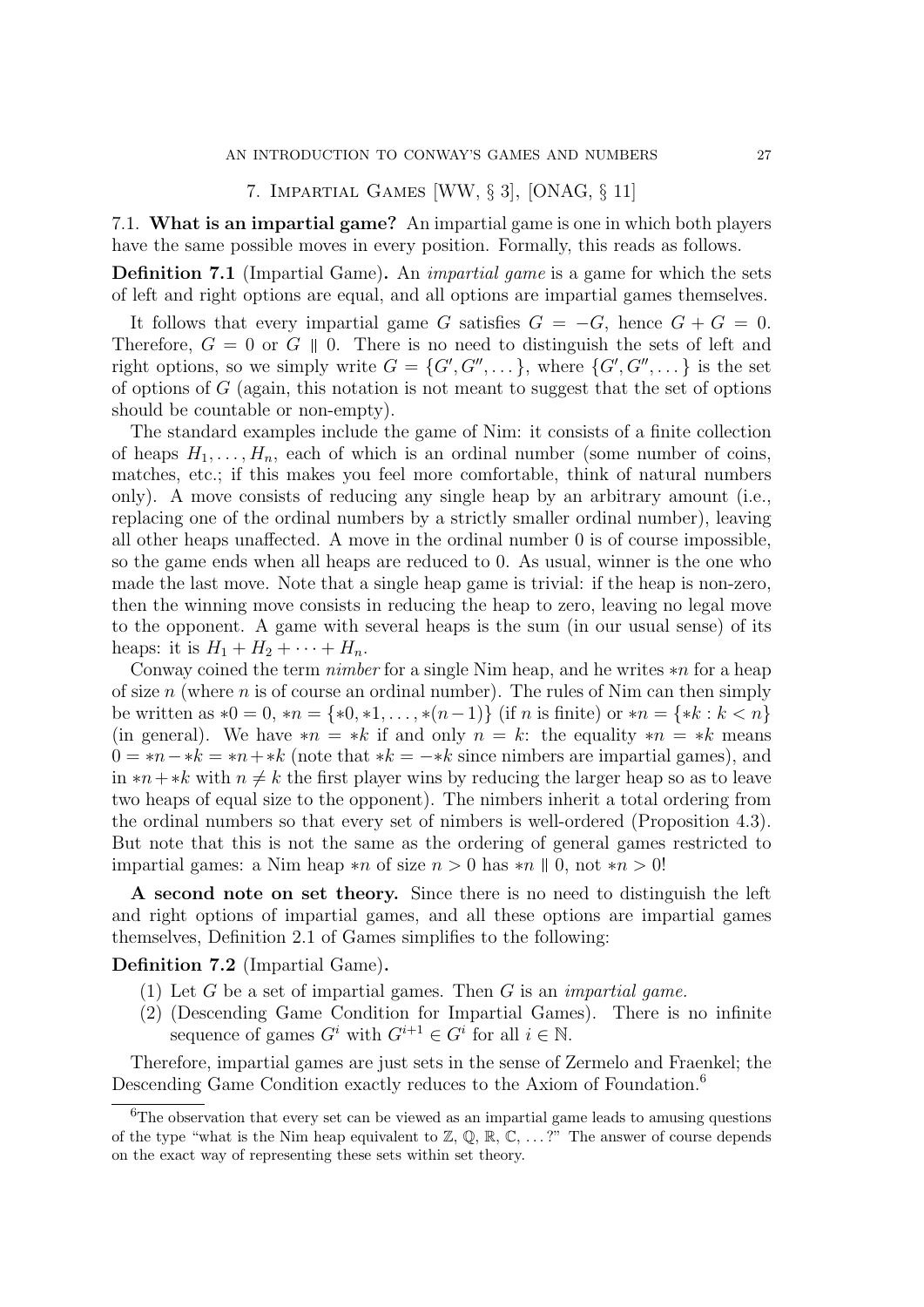7.2. Classification of impartial games. There is a well-known classification of impartial games, due to Sprague and Grundy, which says that every impartial game is equal to a well-defined nimber  $*n$ , hence equal to a Nim game with a single heap, which has trivial winning strategy. Unfortunately, this does not make every impartial game easy to analyze: in practice, it might be hard to tell exactly which nimber an impartial game is equal to; as an example, we mention the game of Sylver Coinage<sup>7</sup> [WW,  $\S$  18].

The theory of impartial games is based on the following definition.

**Definition 7.3** (The mex: minimal excluded nimber). Let G be a set of nimbers. Then  $\text{mex}(G)$  is the least nimber not contained in G.

Note that every set of nimbers has an upper bound by Proposition 4.6, and the well-ordering of nimbers implies that every set of nimbers has a well-defined minimal excluded nimber, so the mex is well-defined.

The first and fundamental step of the classification is the following observation.

### **Proposition 7.4** (Bogus Nim). Let G be any set of nimbers. Then  $G = \text{mex}(G)$ .

Some remarks might be in order here. First,  $G$  is of course an impartial game itself, describing its set of options which are all nimbers. Now  $\text{mex}(G)$  is a particular nimber, and the result asserts that the game  $G$  is equal as a game to the nimber  $mex(G).$ 

PROOF: All we need to show is that  $G - \max(G) = G + \max(G) = 0$ . The main trick is to write this right:  $\max(G) = *n = \{ *k : k < n \}$  for an ordinal number n, while  $G = *n \cup G'$  where G' is the set of options of G exceeding \*n (note that by assumption  $*n$  is not an option of G). The first player has three kinds of possible moves: move in  $\max(G) = *n$  to some  $*k < *n$ , move in G to an option  $*k < *n$ , or move in G to an option  $* k > * n$ . The first leads to  $G + * k$  and is countered by the move in G to  $*k + *k = 0$ ; the second kind leads to  $*k + *n$  and is countered by the move in  $*n$  to  $*k +*k = 0$ ; finally, the third leads to  $*k + sn$  (this time, with  $k > n$ ) and is countered by a move in \*k to \*n + \*n = 0. In all three cases, the second player moves to 0 and wins.  $\Box$ 

The name 'Bogus Nim' refers to the following interpretation of this game: the game G really is a Nim heap  $*n$  (offering moves to all  $*k$  with  $k < n$ ), but in addition it is allowed to increase the size of the heap. This increasing is immediately reversed by the second player, bringing the heap back to  $*n$  (in which no further increase is possible), so all increasing moves are reversible moves.

A rather obvious corollary is the following:  $G = *0$  if and only if no legal move in G leads to  $*0$  (if  $*0$  is no option of G, then clearly mex(G) =  $*0$ ): if G has the option  $*0$ , then this is a winning move for the first player, hence  $G \parallel 0$ ; otherwise, all options of G (if any) lead to nimbers  $*n \neq *0$  from which the second player wins.

Theorem 7.5 (The Classification of Impartial Games). Every impartial game is equal to a unique nimber.

 $7$ Sylver Coinage is usually played in misère play; however, one can equivalently declare the number 1 illegal and use the normal winning convention.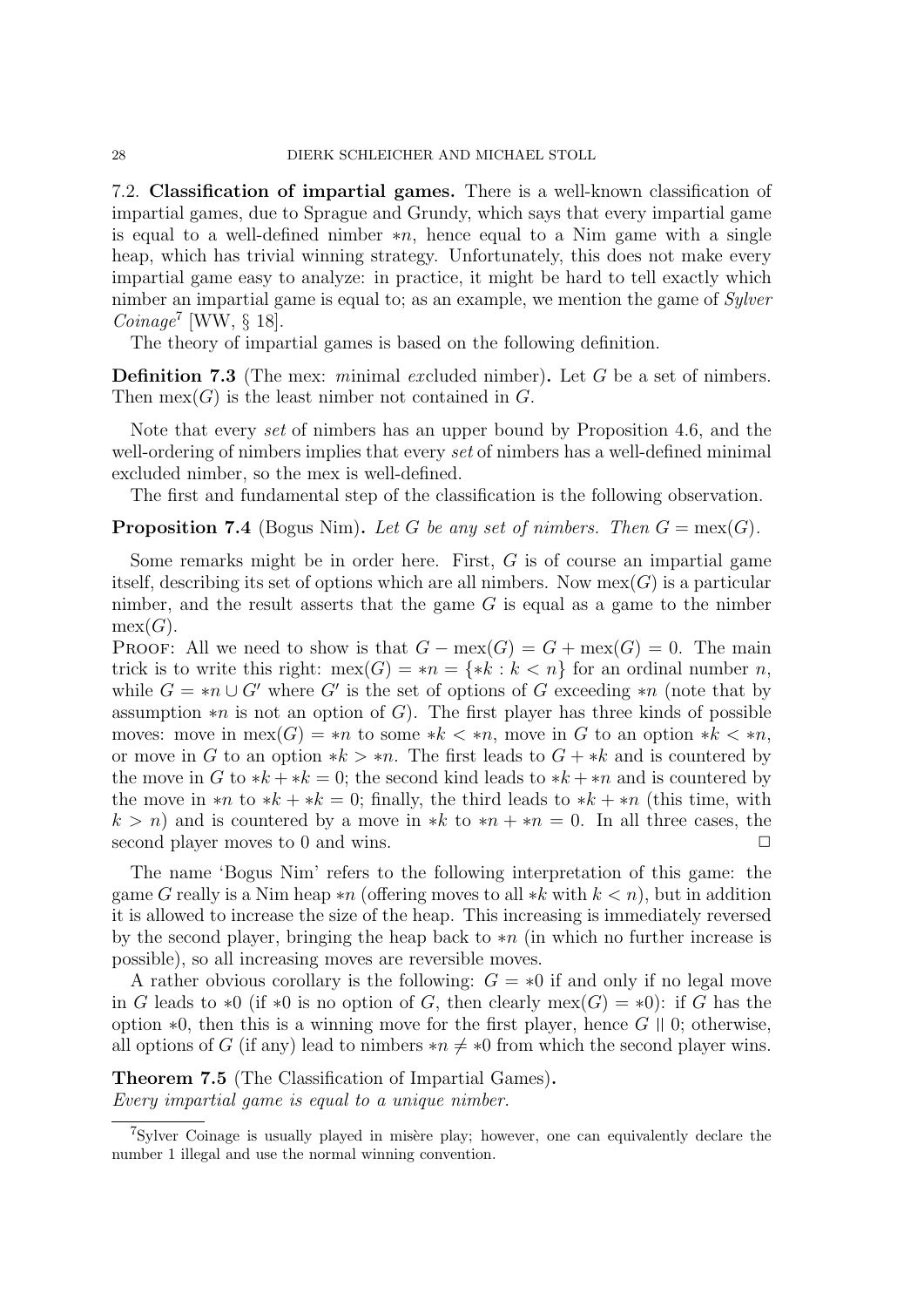**PROOF:** We use Conway induction: write  $G = \{G', G'', \dots\}$ , listing all options of G. By the inductive hypothesis, every option of G is equal to a nimber, hence (using Theorem 2.17)

$$
G = \{ *k : \text{ there is an option of } G \text{ which equals } *k \} .
$$

Therefore, all options of G are equal to nimbers, hence by Proposition 7.4 G is equal to the mex of all its options, which is a nimber. Uniqueness is clear.  $\Box$ 

We should mention that for the game Nim, there is a well-known explicit strategy, at least for heaps of finite size: in the game  $G = *n_1 + *n_2 + \cdots + *n_s$ , write each heap size  $n_i$  in binary form and form the EXCLUSIVE OR (XOR) of them. Then  $G = 0$  if and only if the XOR is zero in every bit: in the latter case, it is easy to see that every option of  $G$  is non-zero, while if the XOR is non-zero, then every heap which contributes a 1 to the most significant bit of the XOR can be reduced in size so as to turn the game into a zero game.

Nim is often played in Misère play, and the binary strategy as just described works in this form almost without difference, except very near the end when there are at most two heaps of size exceeding one. It is sometimes wrongly concluded that there was a general theory of impartial games in Misère play similarly as Theorem 7.5. However, this is false: the essential difference is the use of Theorem 2.17 which allows us to replace an option by an equivalent one, and this is based on the usual winning convention. There is no analog in Misère play to the Sprague-Grundy-Theory: for any two impartial games  $G$  and  $H$  without reversible options which are different in form (i.e.,  $G \neq H$ ), there is another impartial game K such that the winners of  $G + K$  and  $H + K$  are different; see [ONAG, Chapter 12].

#### **REFERENCES**

- [AGBB] John H. Conway: All games bright and beautiful. American Mathematical Monthly 84 6 (1977), 417–434.
- [Go] Elwyn Berlekamp, David Wolfe: Mathematical Go Chilling gets the last point, A. K. Peters, Wellesley/MA (1994).
- [GONC] Richard J. Nowakowski: Games of No Chance. MSRI Publications 29, Cambridge University Press (1996).
- [ONAG] John H. Conway: On numbers and games. Academic Press, London (1976). Second edition: A. K. Peters, Wellesley/MA (2001).
- [SN] Donald E. Knuth: Surreal numbers. Addison-Wesley, Reading/MA (1974).
- [WW] Elwyn Berlekamp, John H. Conway, Richard Guy: Winning ways, Vols. 1–4. Academic Press, London (1982). Second edition being published by A. K. Peters, Wellesley/MA (2001).
- [Hex1] Martin Gardner, The Scientific American Book of Mathematical Puzzles and Diversions, Simon&Schuster, New York (1959), 73–83.
- [Hex2] Cameron Browne, Hex strategy: making the right connections. A. K. Peters, Wellesley/MA (2001).